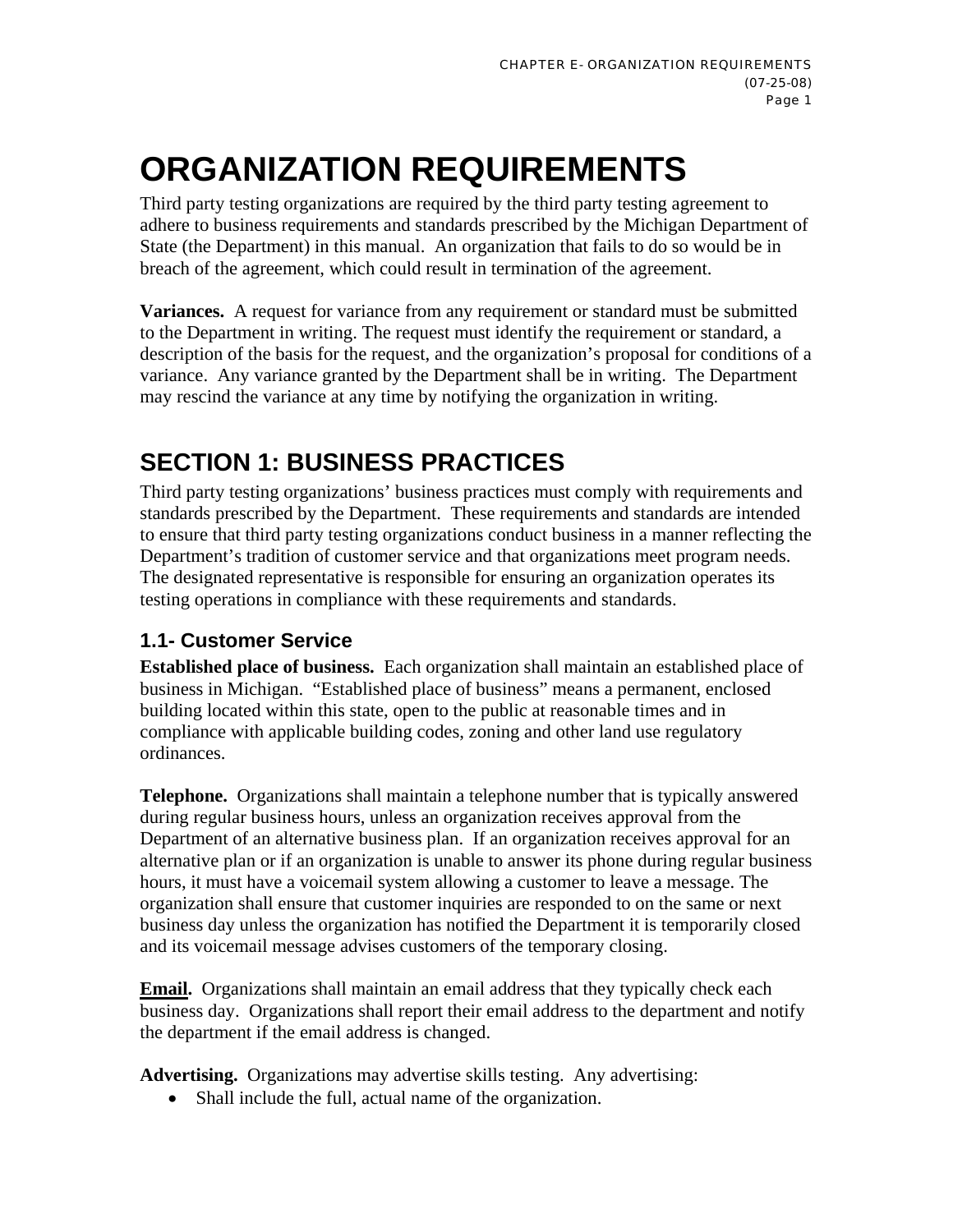- Shall not indicate the organization can issue or guarantee the issuance of a driver's license or indorsement.
- Shall not imply that the organization can influence the Department in the issuance of a driver's license or indorsement.
- Shall not imply that preferential or advantageous treatment from the Department is available through the organization.
- May indicate the organization is "authorized" or "designated" by the Department, but must not contain language that could lead a customer to believe the organization is an official state agency or endorsed by the Department.

**Fee and refund policy.** All organizations shall submit to the Department a copy of its fee and refund policy. The fee and refund policy shall clearly explain the fees charged for each type of test offered, cancellations, no-shows, improper documents, faulty equipment, vehicle rentals, and any special pricing or discounts. It shall clearly explain the terms for any refunds.

Before accepting any payment or beginning a skills test, the organization shall ensure that each customer has an opportunity to review the fee and refund policy.

**Receipts.** Organizations shall ensure that each customer receives a receipt upon payment for a driving skills test or a deposit or prepayment for a driving skills test. If a customer makes payment by charge card over the telephone, the organization shall mail a receipt by the next day. If a customer makes payment electronically through the Internet, the electronic process must allow for the customer to print a receipt.

The receipt shall be preprinted and professional in appearance and include the following information.

- The full, actual name of the organization.
- The organization's business address.
- The organization's primary business telephone number and the telephone number used to schedule appointments for the testing site, if different from the primary number.
- The number assigned to the site by the Department.
- The number assigned to the examiner by the Department.
- The customer name.
- The date of the test.
- The type of test conducted (e.g., auto, motorcycle, CDL-A, CDL-B, CDL BPS, etc.)
- Amount and type of payment (e.g., cash, check, charge card).
- Any fee for vehicle rental.

A receipt for a deposit or prepayment shall be accompanied by a copy of the organization's fee and refund policy. If the deposit or prepayment is made by mail, telephone or email, the organization shall ensure the examiner has an additional copy of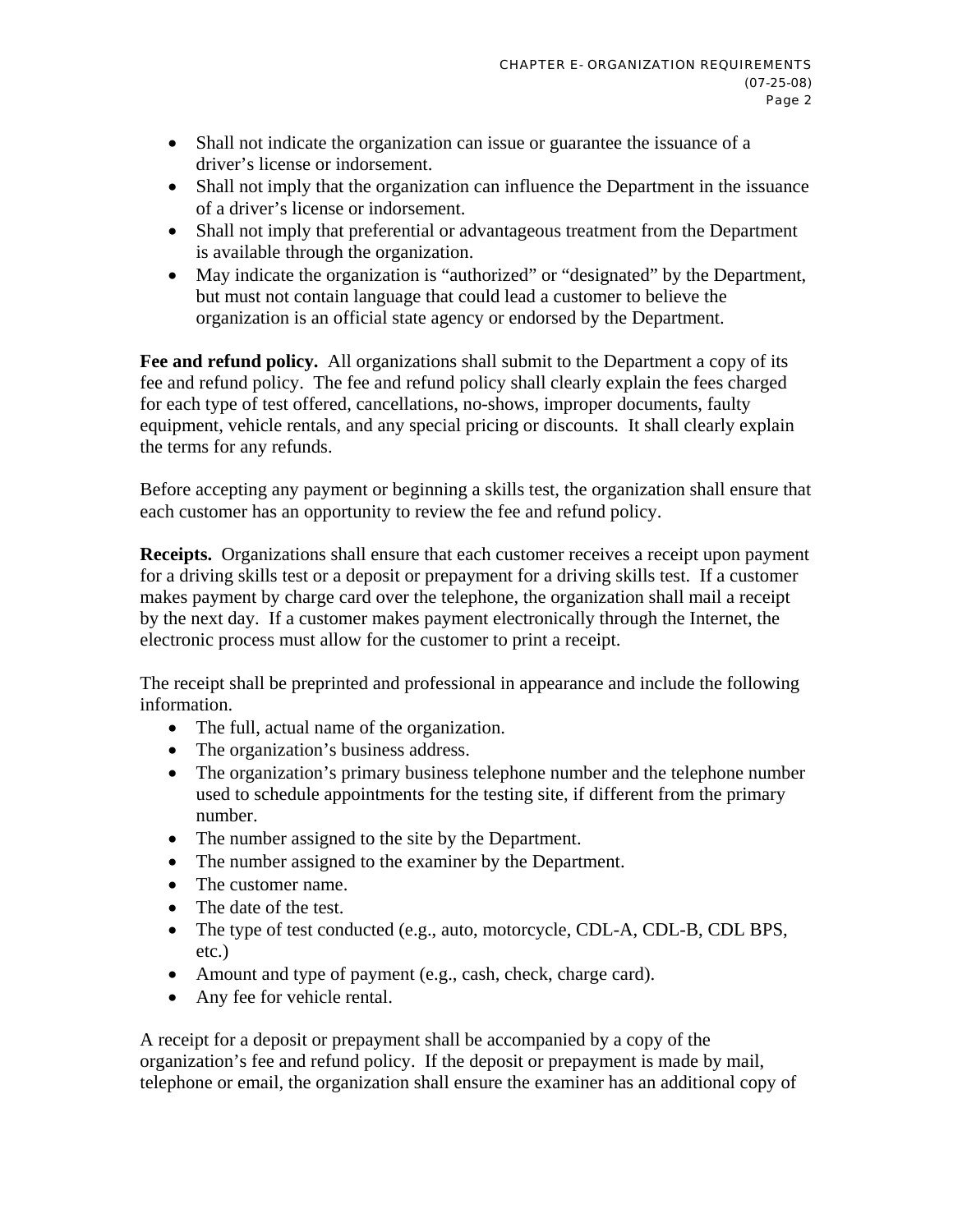the receipt, along with a copy of the fee and refund policy. Both shall be provided to the customer before conducting the skills test or collecting any outstanding payment.

**Payments.** Payments for skills testing must be made to an organization (an examiner may act as an organization's agent in collecting payments). An organization shall ensure payments made by check or credit card name the organization as payee.

**Rental vehicles.** An organization shall maintain bodily injury and property damage liability insurance coverage, in the amount of at least \$1,000,000.00, on any vehicle it provides to an applicant. An organization shall not allow an examiner or other employee to provide a vehicle for testing unless it has the same coverage as if it were provided by the organization. An organization shall ensure a vehicle has bodily injury and property damage liability insurance coverage, in the amount of at least \$1,000,000.00 coverage, if another business provides a rental vehicle and that business and the organization have an agreement for the organization to refer applicants to that business to obtain a rental vehicle, or if the organization facilitates a rental agreement between that business and an applicant.

**Driver training schools.** Organizations that operate driver training schools shall not represent to their driver training school students that the school's status as a third party tester will be an advantage in obtaining a driver's license, CDL or any indorsement.

A contract for driver training services that includes skills testing shall separately disclose the cost of the skills testing and provide that the customer may choose at any time to take skills testing at a different third party tester at his or her own cost. The customer shall not be responsible for fees for skills testing he or she does not take with the school's examiners.

When an organization that also operates a driver training school offers to conduct skills testing of its driver training school students, the organization shall disclose that skills testing is not a part of the training curriculum and that students may take a driving skills test with any authorized testing organization.

# **1.2- Examiners**

**Examiner conduct.** Organizations should ensure examiners conduct themselves professionally. While each organization is encouraged to set its own standards for examiner conduct that are more comprehensive, each organization is required to ensure examiners meet the following standards.

- Examiners shall look professional in grooming, attire and general appearance.
- Examiners shall not eat, drink or consume tobacco products during any part of a skills test and post testing feedback.
- Examiners shall not consume alcohol within 4 hours before conducting a skills test.
- Examiners shall not use a cell phone during any part of a skills test. A cell phone may be on, but it must be set to not produce an audible ring tone.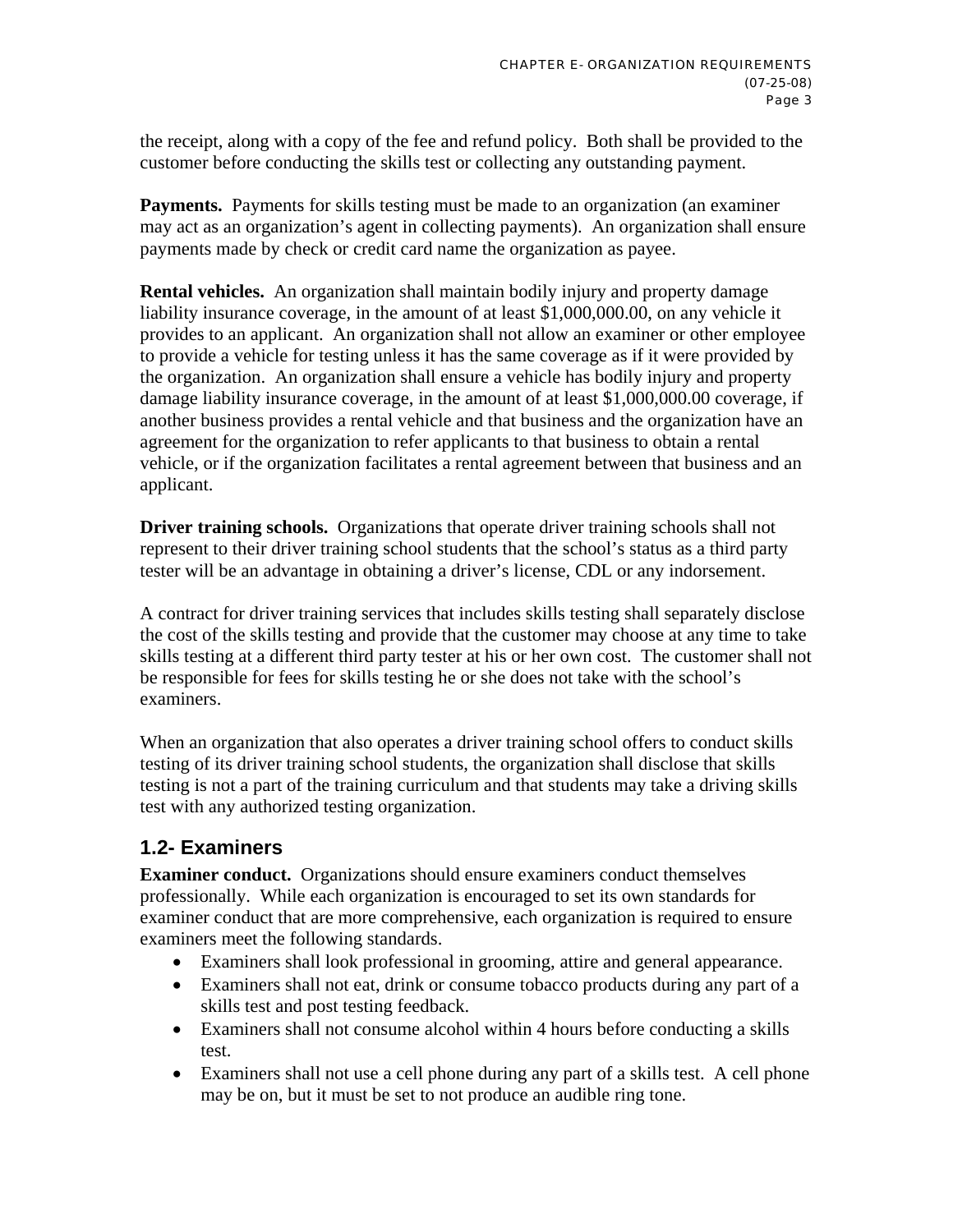- Examiners shall not conduct testing of members of their immediate family, including spouse, parent, sibling, child, aunt, uncle, nephew, niece, cousin, grandmother, grandfather, grandchild, legal ward or legally appointed guardian, and including step- and in-law members of the family.
- Examiners shall not conduct skills testing of an individual to whom they provided any behind-the-wheel instruction.
- Examiners shall not encourage, solicit or accept any gratuity for skills testing or any service related to skills testing.
- Examiners shall issue a receipt upon any payment from a customer.
- Examiners shall not accept a check or credit card payment unless the organization is named as payee.
- Examiners shall conduct each skills test according to the methods and criteria detailed in this manual.

**Examiner performance.** Organizations shall ensure examiners meet the following performance standards.

- Examiners shall attend and successfully complete all training courses, workshops, seminars, continuing education training or other instructional meetings required by the Department.
- Examiners shall submit to performance reviews as required by the Department.
- Examiners shall be willing and able to regularly conduct skills testing. An examiner is presumed to be willing and able to regularly conduct skills testing if he or she does any one of the following.
	- o Conduct 100 automobile skills tests during every 12-month period and conduct at least 4 automobile skills tests each month.
	- o Conduct 35 CDL skills tests during every 12-month period and conduct at least 2 CDL skills tests each month.
	- o Conduct 150 motorcycle skills tests during any calendar year and conduct 4 motorcycle skills tests each month during the months of April through September.
	- o During every 12-month period, conduct any combination of automobile, CDL or motorcycle skills tests exceeding an index of 100, where an automobile skills test has an index value of 1, a CDL skills test has an index value of 3, and a motorcycle skills test has an index value of 0.33.

An examiner shall be excused from the performance standard requiring him or her to conduct a monthly minimum number of tests for up to 3 months if an organization notifies the Department in advance that the examiner will not conduct testing.

# **1.3- General office practices**

**Skills test certificates.** Organizations shall maintain strict control of skills test certificates. The designated representative shall maintain all unissued certificates at the place of business in a secure location accessible only to the designated representative or owner.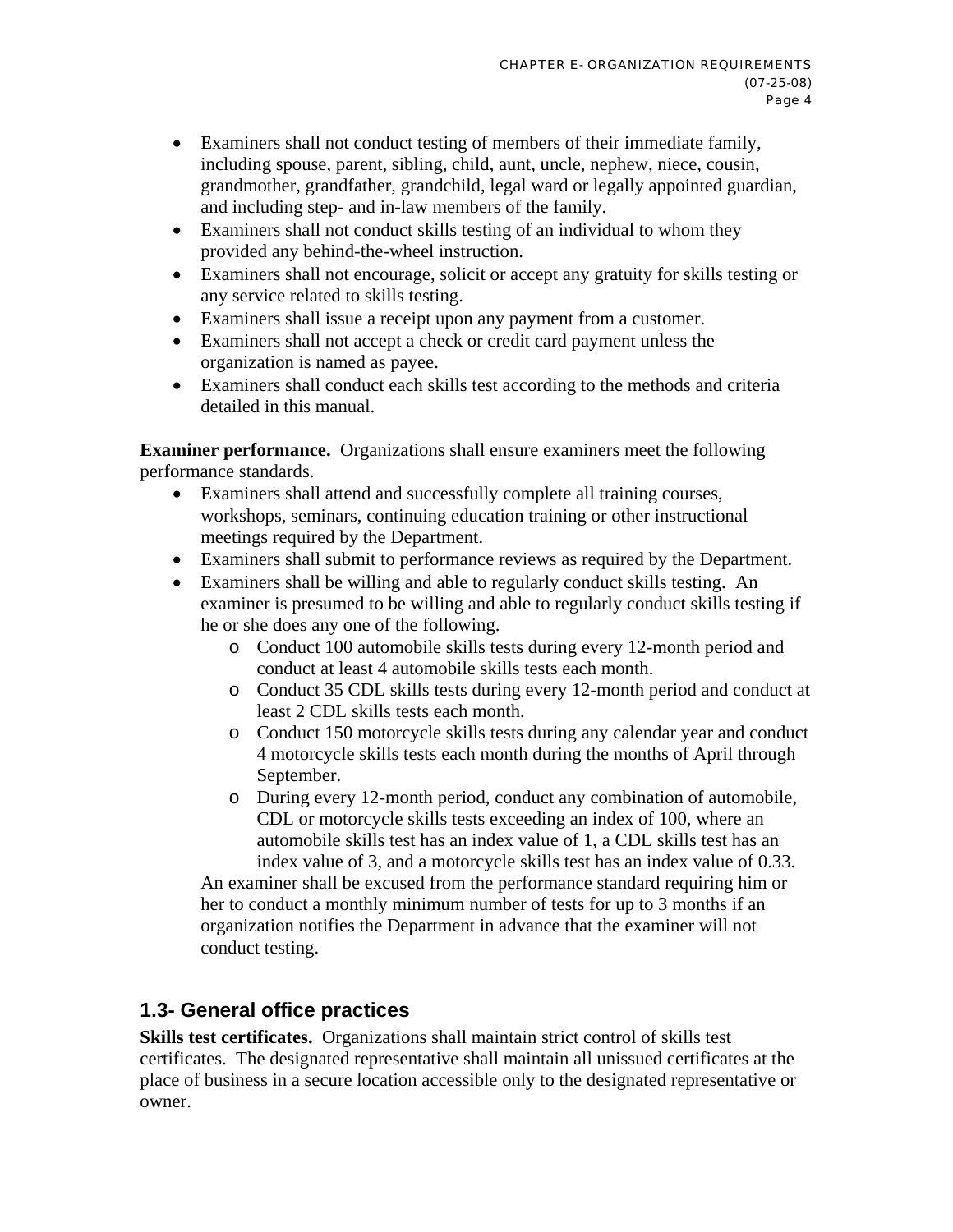- A designated representative shall not issue partial certificate pads (25 certificates to a pad).
- A designated representative shall not issue certificates to an examiner who has more than an estimated 1 month supply of unused certificates. That estimate shall be based on the examiner's productivity over the most recent monthly reporting period or the designated representative's estimate of the examiner's expected productivity for the next monthly period. The estimate for the next monthly period may be based on projections taking into account the number of tests conducted by the organization during the same period in the previous year, or any other sound business reason.
- A designated representative shall not issue to an examiner more than a 1 month supply of certificates, or more than 1 pad if the examiner's estimated productivity is fewer than 25 tests per month.
- A designated representative shall not issue certificates to an examiner who has not accounted for previously issued certificates.
- A designated representative shall contact Third Party Testing Section immediately if he or she determines one or more skills certificates are lost or cannot be accounted for.

# **SECTION 2: TEST ADMINISTRATION**

**Tests.** Organizations shall ensure that each test is administered in strict accordance with the methods and criteria detailed in test administration chapters of this manual.

**Testing sites and routes.** An organization shall ensure the following requirements are met for testing sites and road test routes.

- Testing sites must remain free of traffic, parked vehicles, pedestrians or other hazards during basic control skills testing.
- An organization shall notify the Department of changes in any conditions affecting testing sites. This would include, but not be limited to, changes in traffic patterns at the off-road testing location, construction at the site, or deterioration of pavement or other surface that could affect the outcome of a basic control skills test.
- An organization shall ensure testing sites are maintained in a condition that would not affect the outcome of a basic control skills test. This would include, but not be limited to, snow removal and sweeping of debris.
- An organization shall regularly conduct testing at a testing site. A testing site is presumed to be regularly used if an organization conducts at least 1 test per week at the site.
- Testing sites must be environments free of alcohol, drugs, controlled substances and smoking. They shall not be at locations where the primary business of the property owner or a tenant is selling alcohol or tobacco products, or at a place where alcohol is served in open containers.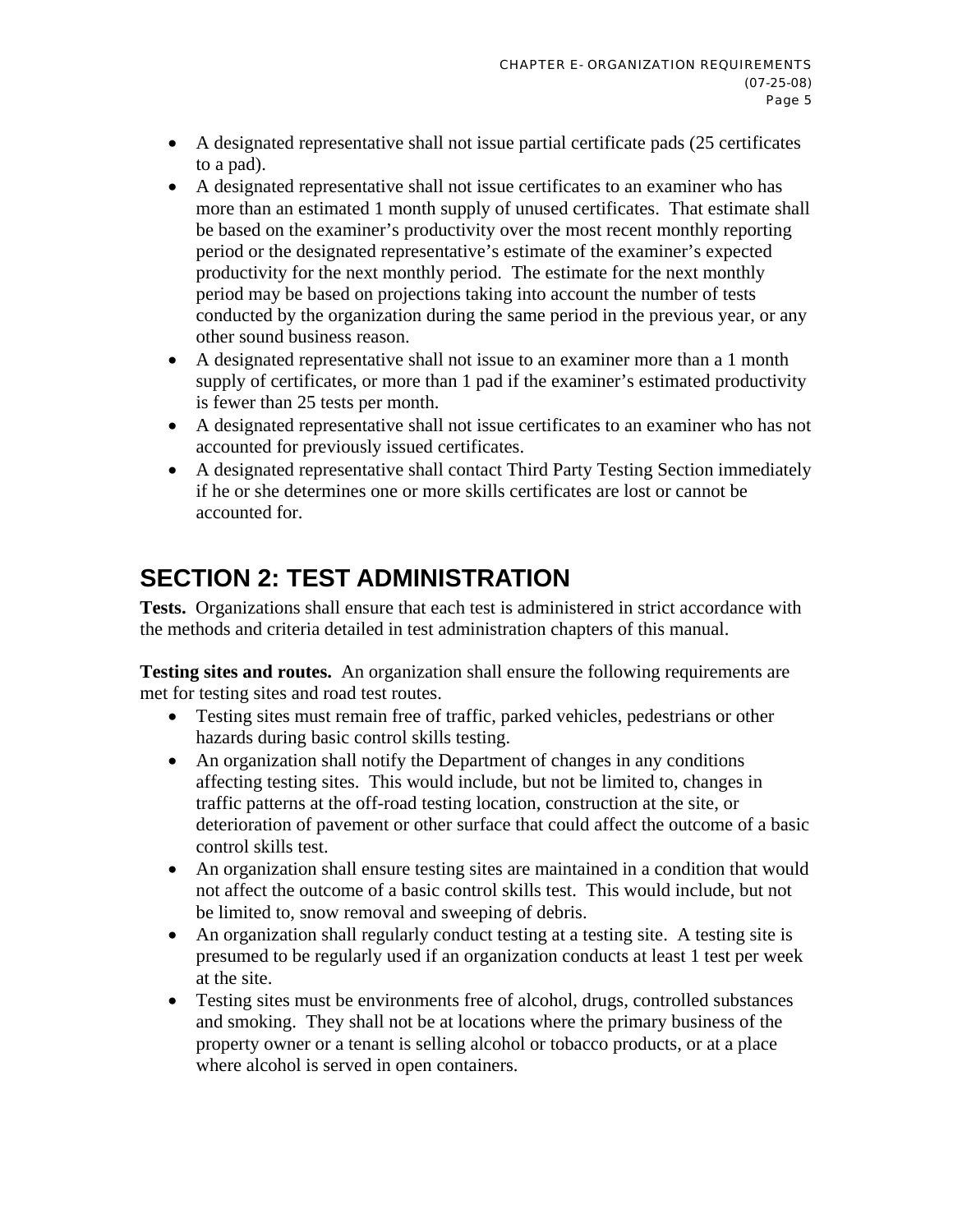- An organization shall notify the Department of changes in any conditions on testing routes. This would include, but not be limited to, changes of traffic conditions, road construction or new traffic signals or signs.
- Testing sites and routes must meet design requirements detailed in this manual.

# **SECTION 3: STANDARDS FOR OWNERS, EXAMINERS AND DESIGNATED REPRESENTATIVES**

# **3.1- Medical Standards**

The organization must ensure examiners are medically qualified to operate the motor vehicles for which they conduct driving skills testing. For each examiner, the organization shall submit to the Department, every 2 years, a physician's certification on a Department-provided form or a copy of the medical examiner's certificate associated with the examiner's CDL.

If an examiner experiences a medical condition disqualifying him or her from being medically qualified to operate a motor vehicle for which he or she conducts driver skills testing, the organization shall notify the Department within 24 hours. The organization shall obtain from the examiner a physician's certification before allowing him or her to conduct skills testing. The organization shall submit a copy of that certification to the Department.

# **3.2- Criminal History Standards**

Each owner, designated representative and examiner must meet criminal history standards prescribed by the Department.

The third party testing agreement with an organization shall be terminated if any owner is, or has been, convicted of:

- Criminal assault in any degree.
- Assault with intent to commit criminal sexual conduct in any degree.
- Attempted criminal sexual conduct in any degree.
- Felonious assault, abuse, cruelty, torture, or indecent exposure.
- Any drug-related conviction.
- A crime for which the use or threat to use physical force is an element.
- A crime for which fraud is an element.
- Any conviction the Department determines could compromise the integrity of the third party testing program.

An organization may not employ or contract with a person to work for the organization as the designated representative or an examiner if that individual is, or has been, convicted of:

- Criminal assault in any degree.
- Assault with intent to commit criminal sexual conduct in any degree.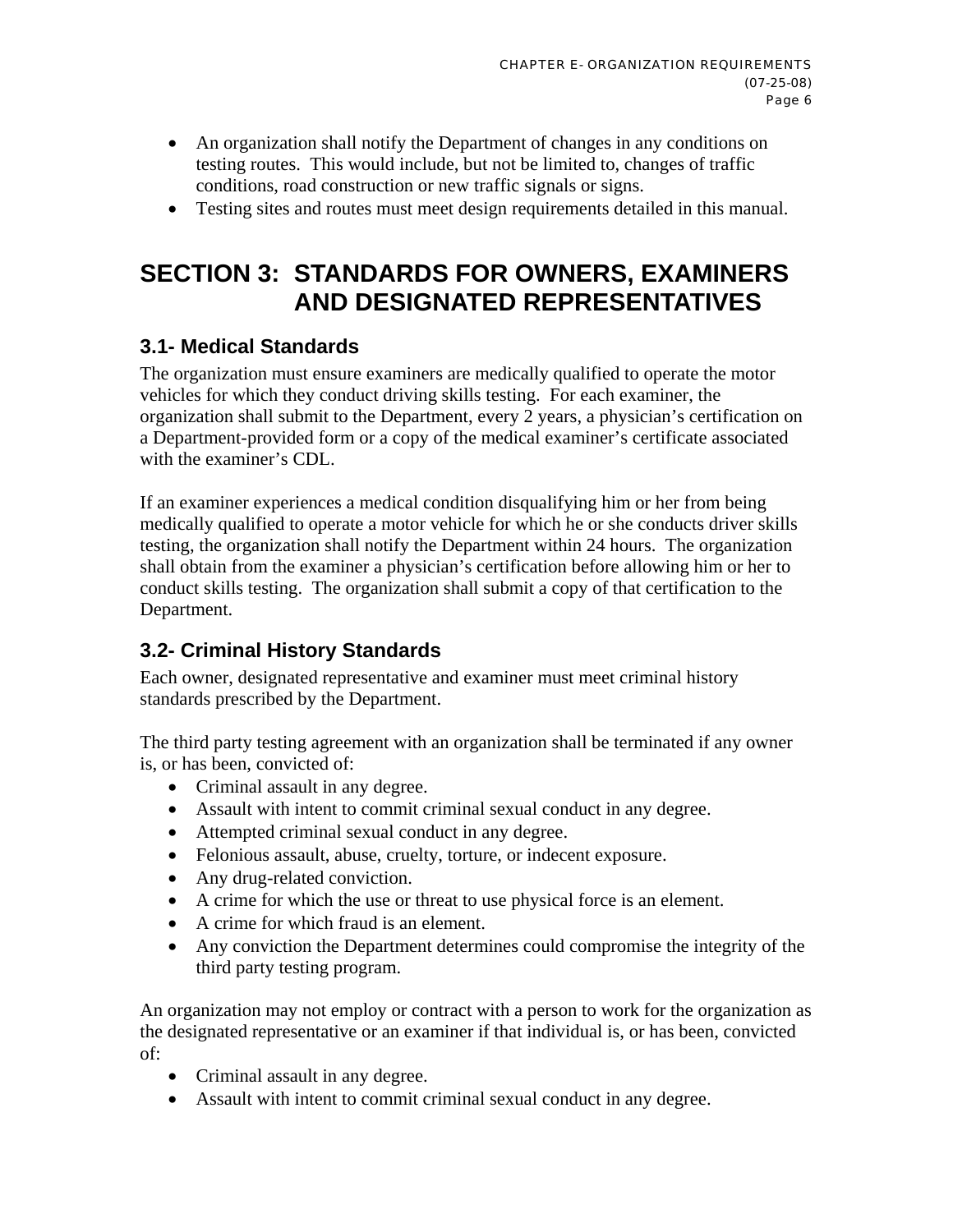- Attempted criminal sexual conduct in any degree.
- Felonious assault, abuse, cruelty, torture, or indecent exposure.
- Any drug-related conviction.
- A crime for which the use or threat to use physical force is an element.
- A crime for which fraud is an element.
- Any conviction the Department determines could compromise the integrity of the third party testing program.

# **3.3- Driving Record Standards**

The third party testing agreement with an organization shall be terminated if any owner is convicted of, or has been convicted of within the past 10 years:

- Any violation of section 625 of the Michigan Vehicle Code (MCL 257.625) or an equivalent law in another state or province.
- Operating a motor vehicle causing the death or serious impairment of a body function of another person while one's license is suspended, revoked, denied or one is unlicensed because application for a license has never been made.
- Refusal to submit to a chemical test for bodily alcohol content.
- Manslaughter by motor vehicle.
- Negligent homicide by operation of a motor vehicle.
- Felonious driving.
- A felony in which a motor vehicle was used.
- Reckless driving.
- Fleeing and eluding a police officer or conservation officer.
- Unlawful driving away of a motor vehicle.
- Failure to stop and identify one's self after a personal injury or property damage accident.
- A financial responsibility suspension.
- An unsatisfied judgment conviction.

The third party testing agreement with an organization shall be terminated if, during the past 3 years:

- An owner's driver's license has been suspended, revoked, denied, canceled or disqualified, or subject to any action ordered by the Department or a court. This does not include failure to appear in court or failure to comply with judgment suspensions unless there are more than 2 such suspensions.
- An owner has been convicted or determined responsible for traffic violations in relation to more than 1 motor vehicle accident.
- An owner has 6 or more active points on his or her driving record.

An organization may not employ or contract with a person to work for the organization as the designated representative or an examiner if that individual is convicted of, or has been convicted of within the past 10 years:

• Any violation of section 625 of the Michigan Vehicle Code (MCL 257.625) or an equivalent law in another state or province.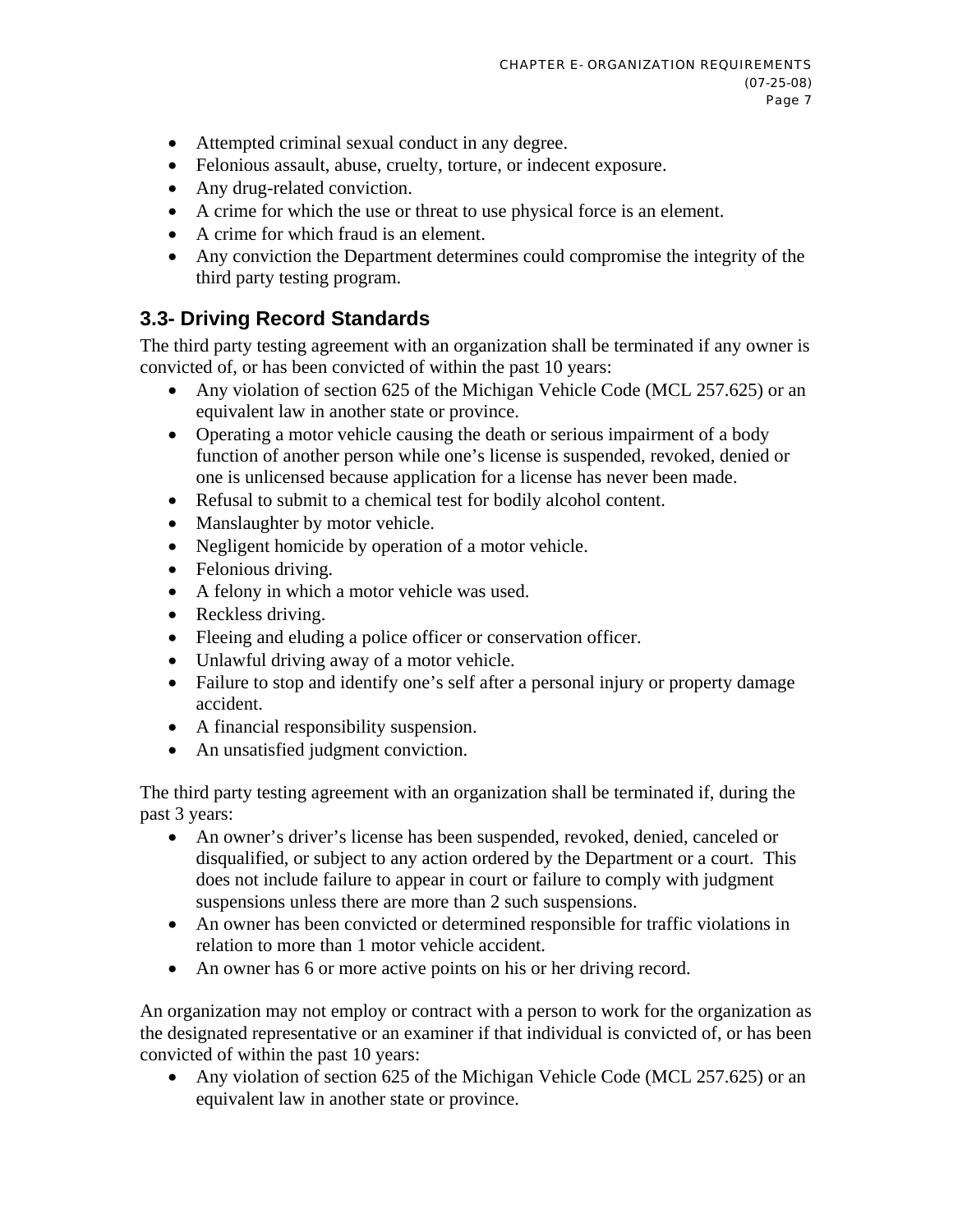- Operating a motor vehicle causing the death or serious impairment of a body function of another person while one's license is suspended, revoked, denied or one is unlicensed because application for a license has never been made.
- Refusal to submit to a chemical test for bodily alcohol content.
- Manslaughter by motor vehicle.
- Negligent homicide by operation of a motor vehicle.
- Felonious driving.
- A felony in which a motor vehicle was used.
- Reckless driving.
- Fleeing and eluding a police officer or conservation officer.
- Unlawful driving away of a motor vehicle.
- Failure to stop and identify one's self after a personal injury or property damage accident.
- A financial responsibility suspension.
- An unsatisfied judgment conviction.

An organization may not employ or contract with a person to work for the organization as the designated representative or an examiner if, during the past 3 years:

- The person's driver's license has been suspended, revoked, denied, canceled or disqualified, or subject to any action ordered by the Department or a court. This does not include failure to appear in court or failure to comply with judgment suspensions unless there are 2 or more such suspensions.
- The person has been convicted or determined responsible for traffic violations in relation to more than 1 motor vehicle accident.
- The person has 6 or more active points on his or her driving record.

An organization shall not allow a person to operate in the capacity as the designated representative or an examiner for a period of 30 days if:

- The person is convicted of operating a vehicle without proof of insurance.
- The person is convicted of failure to present to a law enforcement officer a proper registration certificate.
- The person is convicted of operating a vehicle without a valid registration plate.
- The person's driver's license is suspended for failure to appear in court or failure to comply with judgment.
- The person is convicted of failure to use a motor vehicle safety belt or failure to wear a motorcycle helmet.

An organization shall notify the Department of the incident and the beginning and ending dates of the 30-day period.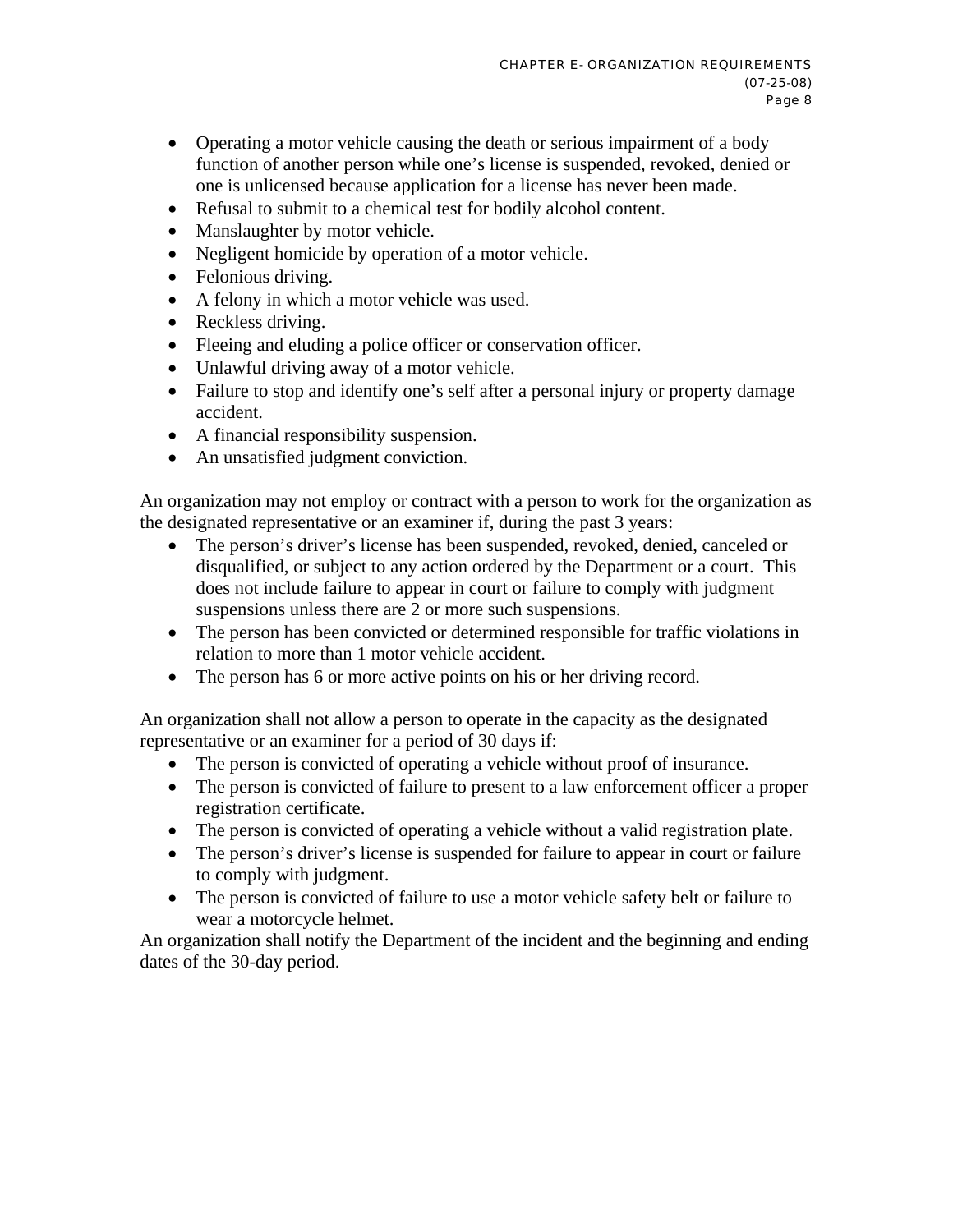# **SECTION 4: RECORDS AND REPORTS**

# **4.1- Recordkeeping requirements**

Designated representatives are responsible for ensuring their organization maintains third party testing records as prescribed by the Department. Unless otherwise required, records must be maintained for 2 years.

**Examiner records.** Organizations shall maintain a file for each examiner that includes: name, home address, social security number, a photocopy of the examiner's identification card, most recent medical certification, a receipt or other document showing date of the most recent criminal history report, and a copy of the Examiner Interest Form. The examiner file must be retained 2 years after the examiner leaves the employ of the organization.

**Examiner monthly reports.** Organizations shall maintain copies of the monthly examiner productivity report for a period of 2 years.

**Site records.** Organizations shall maintain a file for each testing site that includes:

- If the organization does not own the site, a letter of authorization from the owner. The letter must include a written agreement from the owner that, "It is agreed and understood by all parties that the use of this property as an approved driver skills testing site shall be provided without any discrimination."
- A letter or form from the Department approving the site.
- A diagram or other document that accurately depicts the testing site and position of basic control skills course, including approximate dimensions; traffic entrances and exits, buildings, poles, curbs, signs or other potential hazards shall be marked.
- Copies of all driving test route instructions associated with the site. The instructions must be copies of the actual driving test route instructions approved and signed by a third party analyst.

Site records shall be maintained until the Department rescinds approval for the site or an organization reports to the Department that it no longer uses the site for testing.

**Scheduling.** Organizations must maintain a test scheduling system that captures and preserves past, present and future test dates and times, and that includes every applicant's full name, driver's license number and telephone number.

**Skills testing records.** Organizations must maintain a record of each skills test for a period of 2 years. The records shall be maintained using an organized system that allows rapid retrieval of any records by name of the applicant. Each record must include copies of the test scoring form, the skills test certificate issued, and any replacement skills test certificate issued to replace the original along with an explanation, including any documentation, regarding issuance of the replacement.

A record of a CDL skills test must also include copies of both sides of the applicant's photo license or temporary operating permit and the vehicle registration(s) for vehicle(s) used for the test.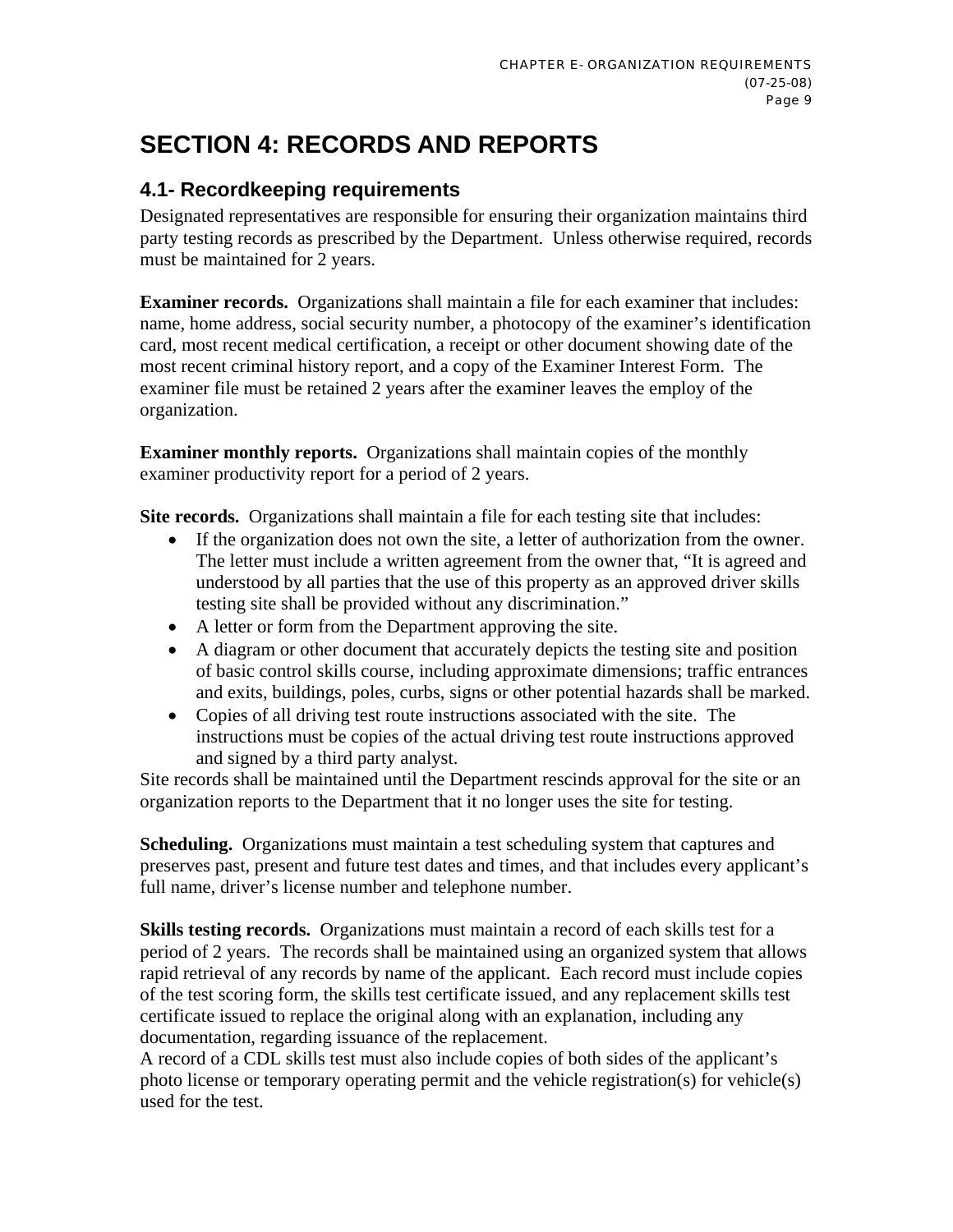Disposal of skills testing records must be in a manner that insures the information on the records cannot be viewed or used by any unauthorized person.

**Skills test certificate inventory records.** Organizations shall maintain a 3-ring binder documenting all movements of skills certificates. The binder shall be retained for 2 years after an organization stops operating as a third party testing organization. The binder shall be arranged as follows.

- Section 1. Copies of each signed *Material Movement Form.* These forms shall be sorted chronologically with the most recent form first in order.
- Section 2. Each *Examiner Skills Test Certificate Assignment Log* or a similar form reporting certificate inventory assigned to each examiner. These logs shall be sorted by certificate serial number with the highest number first in order.
- Section 3. Each *Applicant Skills Tests Certificate Issuance Log* or a similar form reporting each certificate issued to each applicant. All original, voided certificates shall be attached directly to the corresponding log, with the highest number first in order.
- Section 4. Each *Skills Test Certificate Close-out Log.* The close out logs shall be in chronological order by inspection date with the most recent first in order.

# **4.2- Records availability**

Organizations shall maintain all records at their place of business or at another location approved by the Department. The records are subject to inspection by the Department, or other state or federal officials, at any time during an organization's regular business hours or at any time the business is open. If an organization has not reported its regular business hours to the Department, the records must be made available for inspection at the organization's place of business on a date and time determined by the Department. If the Department contacts the designated representative or owner by telephone, that date and time may be as early as on the next day that the Department conducts business. The Department may also notify an organization in writing, by mail, email or facsimile.

# **4.3- Reports**

An organization's designated representative is responsible for ensuring reports are submitted to the Department and that those reports are accurate.

**Examiner monthly reports.** The designated representative shall ensure that reports for each month are mailed or otherwise shipped on or before the  $10<sup>th</sup>$  day of the following month. The reports are presumed to have been shipped on time if received by the Department on or before the  $15<sup>th</sup>$  day of the month. The monthly report must include a *Third Party Examiner Monthly Skills Tests Summary Report* for each examiner and all original scoring forms for tests conducted during the month.

The following procedures must be followed in submitting the monthly reports.

• The summary reports must signed by the designated representative.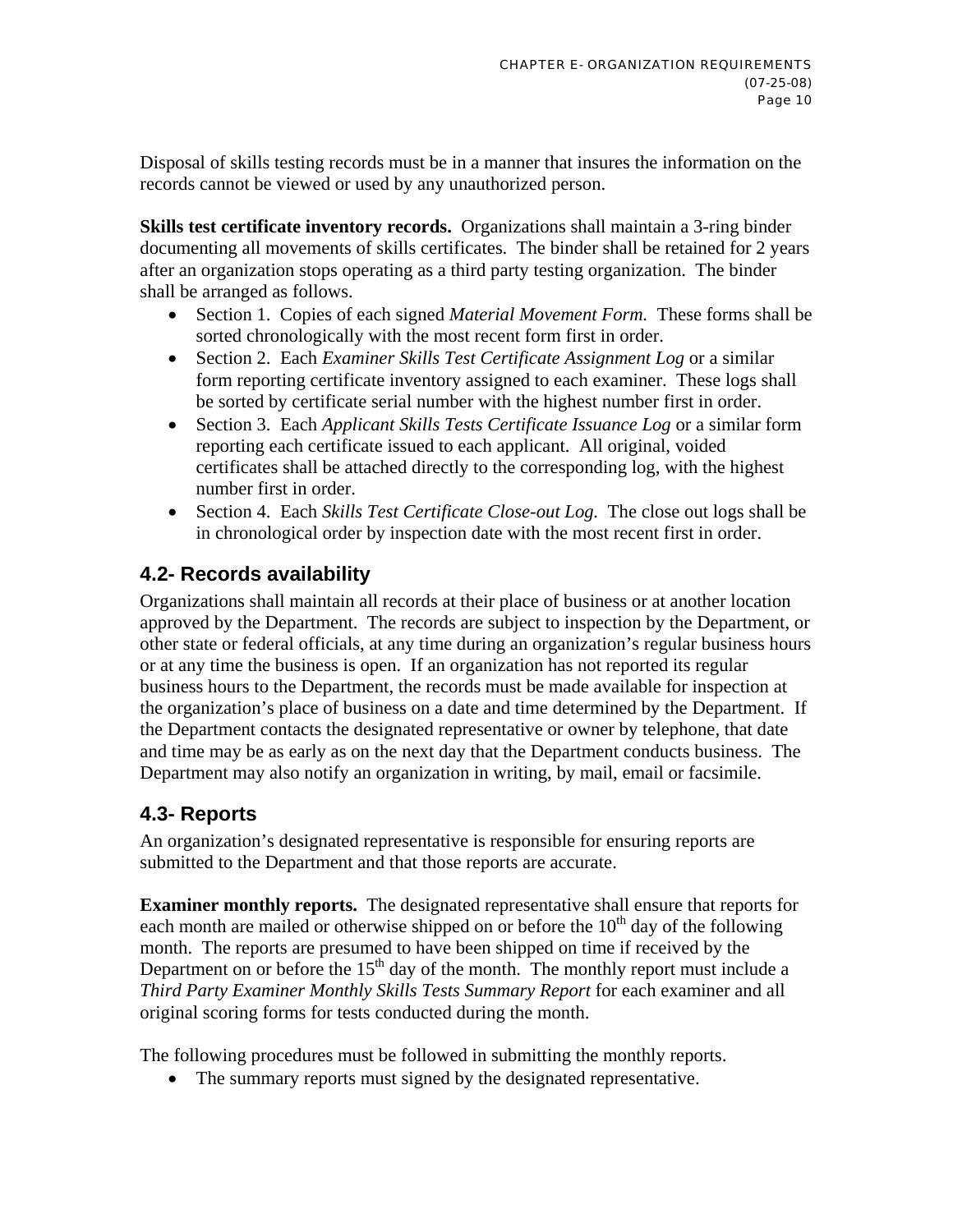- The summary reports must be submitted together separate from any scoring forms.
- The scoring forms must be sorted by examiner, then test type, and then test date.
- The scoring forms must not contain staples or paper clips.
- The scoring forms must not be folded.
- Badly damaged (wrinkled, torn, stained) forms should be recreated onto a new form with all information matching the original, except that the comments section should include a notice that it was recreated.
- No other correspondence may be submitted in the same package with the monthly reports.
- Any corrected *Third Party Examiner Monthly Skills Tests Summary Report* must be marked as a correction and report the corrected total of all tests conducted by that examiner during the month.

**Ancillary reports.** The Department may require an organization to submit any other report it determines is needed to manage the third party testing program. These reports may include special reports regarding examiner performance, testing sites, records, business practices, customer complaints or any other subject related to the third party testing program.

**Examiner medical status.** Organizations must submit a physician certification on a Department-provided form for each examiner at least every 2 years or, if the examiner conducts CDL testing, a copy of the medical examiner's certificate associated with the examiner's CDL must be submitted annually. Organizations must notify the Department within 24 hours if they learn an examiner does not meet medical standards.

**Examiner criminal history.** Organizations must require each owner, designated representative and examiner to complete both a state and federal bureau of investigation fingerprint based criminal history through the Michigan Department of State Police every 5 years. Organizations must submit to the Department proof of compliance. Organizations must notify the Department within 24 hours if they learn an examiner does not meet criminal record standards.

**CDL test scheduling reports.** On Friday of each week, organizations must submit to their TPT analyst a report of CDL skills tests scheduled for the upcoming week. E-mail is preferred, but faxes are acceptable. The report must show appointments for the upcoming week, including, for each scheduled test: applicant's name and driver's license number; date and time of the test; type of test; testing site; and examiner name or number.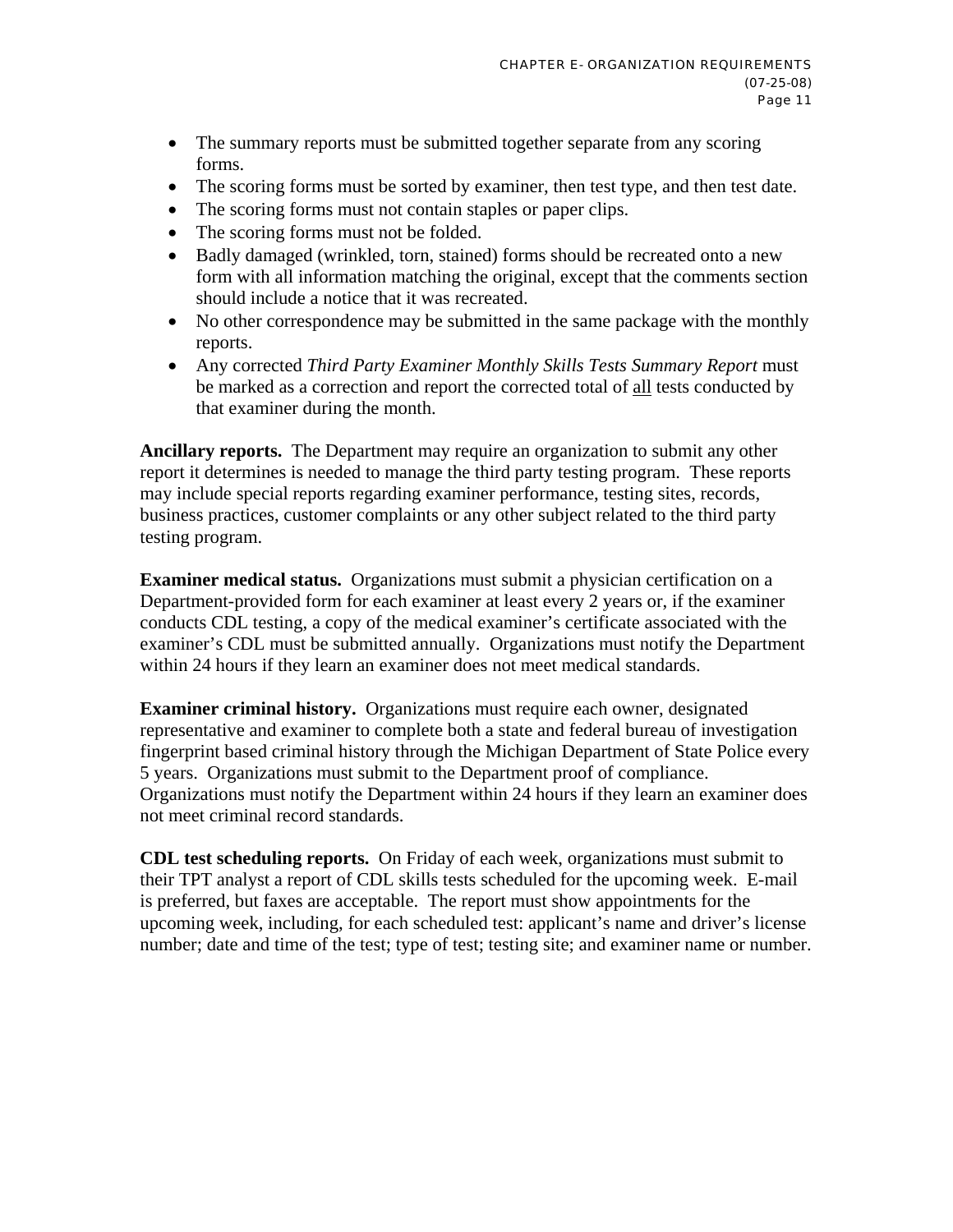#### **AGREEMENT between the MICHIGAN DEPARTMENT OF STATE and a THIRD PARTY TESTING ORGANIZATION**

This agreement (Agreement) between the Michigan Department of State (the Department) and [*NAME OF ORGANIZATION*] (the Organization), [*ADDRESS*], authorizes the Organization to administer driving skills tests on behalf of the Department.

# *ORGANIZATION OWNERSHIP*

| Ownership type:                                                       | $\Box$ Individual $\Box$ Partnership | $\Box$ Corporation | $\Box$ LLC |
|-----------------------------------------------------------------------|--------------------------------------|--------------------|------------|
| $\Box$ Municipal corporation $\Box$ Public transportation corporation |                                      |                    |            |
| $\Box$ Other (describe):                                              |                                      |                    |            |

The following individual(s) are the owner(s), member(s), stockholders, officer(s) or partner(s) of the Organization (attach additional names as needed):

| Name:                    | THIS DOCUMENT IS FOR REVIEW ONLY.  |
|--------------------------|------------------------------------|
| Title:                   | THIS IS NOT AN OFFER TO ENTER INTO |
| Driver's License Number: | AN AGREEMENT WITH THE MICHIGAN     |
| Telephone:               | <b>DEPARTMENT OF STATE</b>         |
|                          |                                    |

Name: Title:

| 1111                     |
|--------------------------|
| Driver's License Number: |
| Telephone:               |

| Name:                    |
|--------------------------|
| Title:                   |
| Driver's License Number: |
| Telephone:               |

Name:

Title:

Driver's License Number:

Telephone:

#### TPT-008 (Rev. 3/15/2006)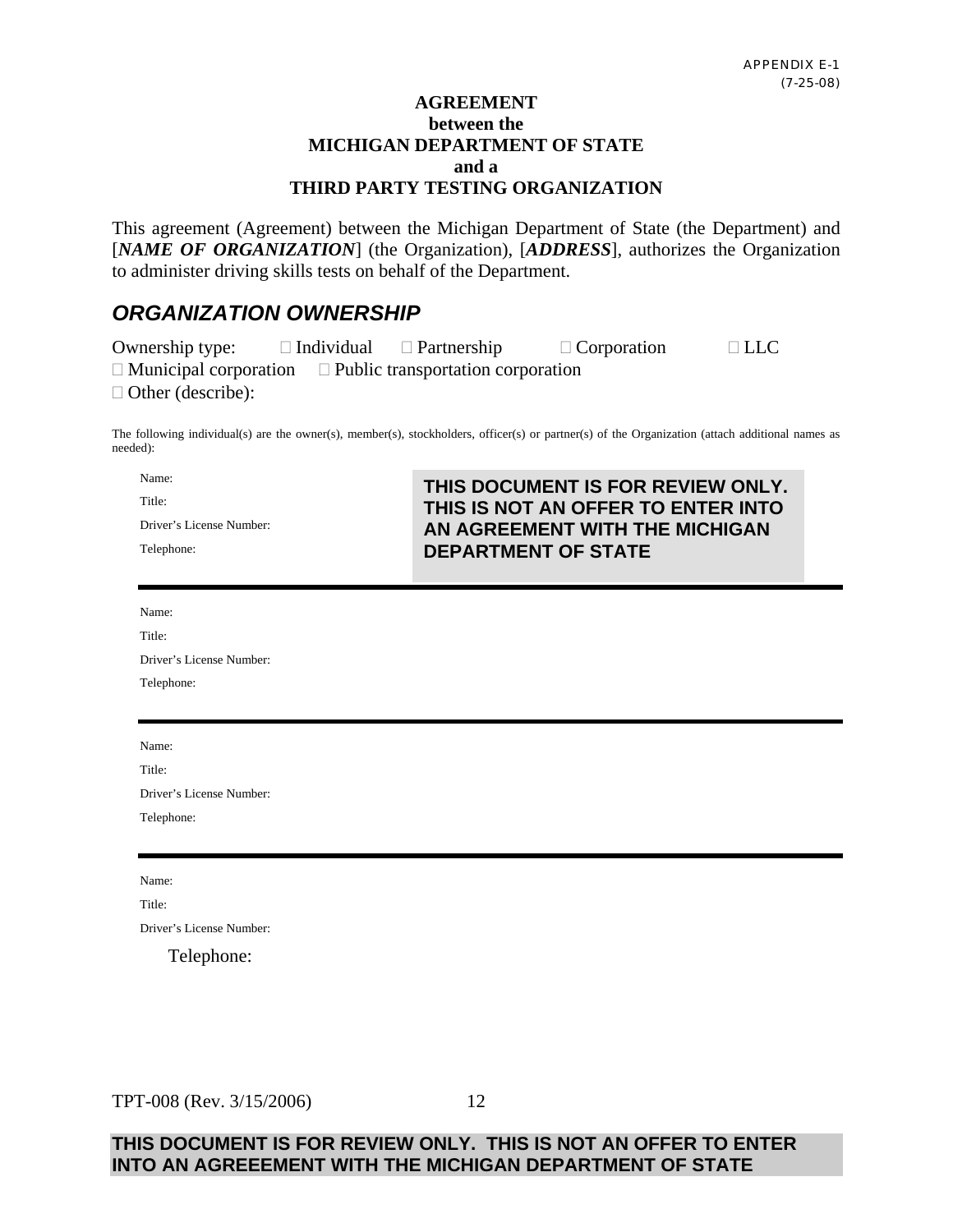### **PART I: THIRD PARTY TESTING PROGRAM PURPOSE AND DEFINITIONS**

#### **ARTICLE 1 - DEFINITIONS**

The following words and terms, when used in this Agreement, mean:

- 1.01 **Applicant**. A person who needs to successfully complete a driving skills test to obtain a driver's license or indorsement, including a person who seeks a driving skills test, takes a driving skills test, or has taken a driving skills test.
- 1.02 **Code.** The Michigan Vehicle Code, 1949 PA 300, as amended; MCL 257.1 *et seq.*
- 1.03 **Department.** The Michigan Department of State.
- 1.04 **Designated representative.** The individual designated by the Organization to administer the Organization's third party testing operations and ensure the Organization and its examiners comply with this Agreement, the Code and other TPTP requirements. The person must be an officer, owner, partner or employee of the Organization.
- 1.05 **Examiner.** An individual, employed by or under the direction or control of the Organization who is designated by the Department to administer tests.
- 1.06 **Examiner identification card.** An identification card issued by the Department indicating that the examiner is authorized to administer tests and that he or she has been designated by the Department as an examiner.
- 1.07 **Organization.** The public or private business or agency named in this Agreement that is authorized by the Department to administer driving skills tests in accordance with this Agreement.
- 1.08 **Owner.** Each individual, partner, or shareholder having a 25% or more ownership interest in the Organization or, for a non-profit corporation, each officer, director, administrator or board member.
- 1.09 **Test.** A driving skills test required by the Code. Depending on the context, it may be an on-the-road test or an off-road test.
- 1.10 **Third Party Testing Program (TPTP).** The program, authorized by the Michigan Vehicle Code, in which the Department enters into agreements with corporations or agencies to administer driving skills tests required by the Code as part of the driver's license testing process.

The Department may define other words and terms in manuals and other materials prepared by the Department and provided to the Organization.

#### **ARTICLE 2 - PURPOSE**

- 2.01 **TPTP Purpose.** The purpose of the TPTP is ensure that:
	- (a) Every applicant has reasonable access to testing in terms of waiting time and driving distance, and at a competitive fee.

TPT-008 (Rev. 3/15/2006)

13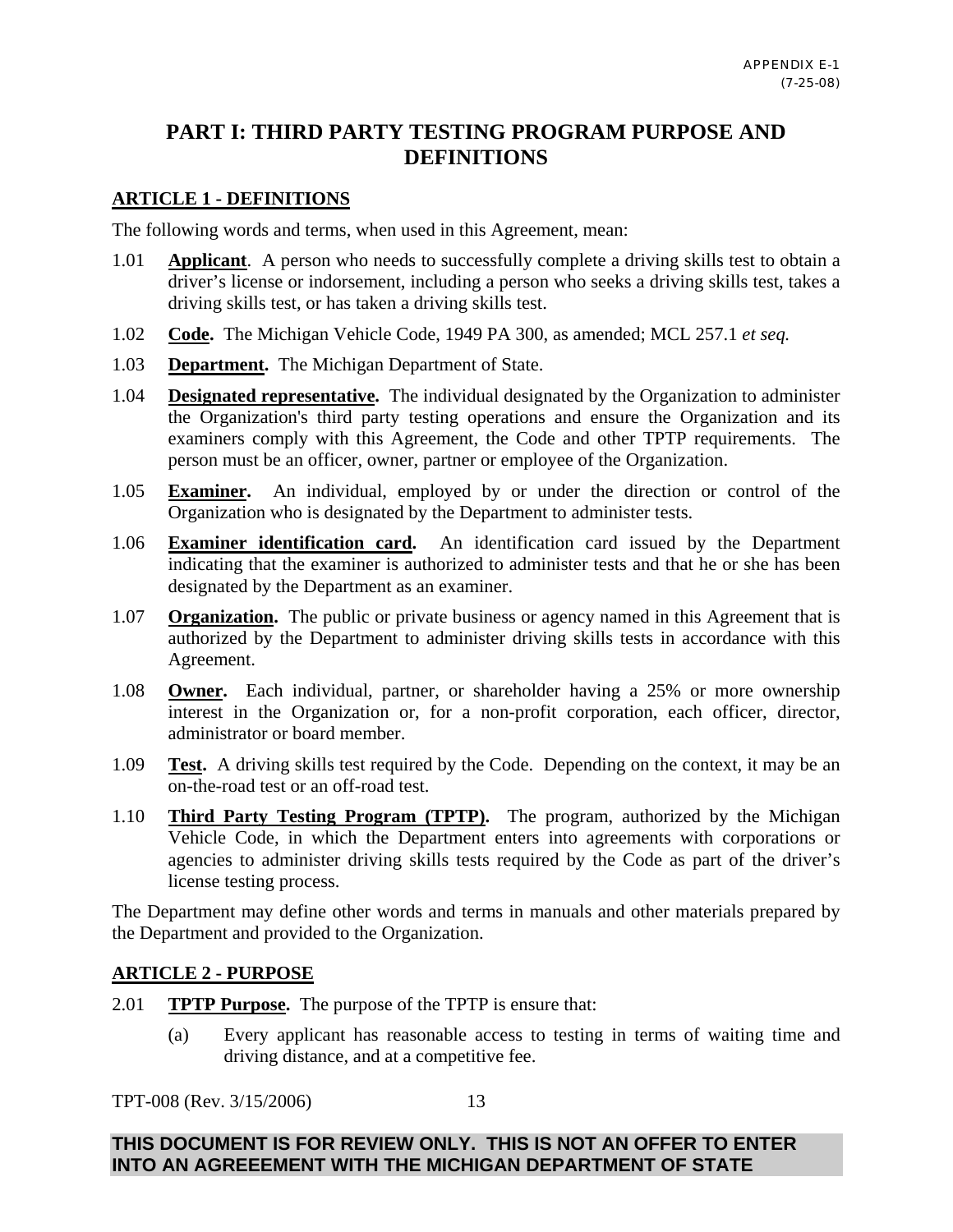- (b) Every applicant is tested by an examiner designated by the Department and employed or directed by an authorized organization.
- (c) Every applicant is administered the Department's standard test conducted in a manner consistent with the Department's methods and examination criteria.

#### **ARTICLE 3 - ADMINISTRATION**

- 3.01 **Program administration and oversight.** The Department administers the TPTP for the State of Michigan and monitors organizations and examiners to ensure compliance with statutory and contractual requirements.
- 3.02 **Size and scope of program.** The Department has the exclusive authority to determine the size and scope of the TPTP, including, but not limited to: the number of organizations in a geographic area; the number of examiners authorized for any organization; the number of testing sites in a geographic area; and the scheduling of and enrollment limit of all training programs and seminars.
- 3.03 **Department property.** Examiner identification cards, examiner manuals, test certificates and test scoring forms are the property of the Department, and must be returned to the Department immediately upon the cancellation, termination or voiding of the Agreement.
- 3.04 **Manuals and other materials.** The Department shall provide manuals and other materials that prescribe TPTP requirements for organizations, owners, designated representatives and examiners, including, but not limited to: skills testing criteria and methods; testing site and road routes; standards for organizations, owners, designated representatives and examiners; business practices related to the TPTP; recordkeeping, reporting and inspections; and other matters pertinent to the TPTP. The manuals and other materials will be in a format prescribed by the Department and may be updated or superseded, as needed.

# **PART II: ORGANIZATION REQUIREMENTS**

#### **ARTICLE 4- BUSINESS PRACTICES**

4.01 **Organization business requirements.** The Organization must ensure its business practices comply with requirements and standards prescribed by the Department.

#### **ARTICLE 5- SURETY BOND REQUIREMENTS**

5.01 **Surety bond.** The Organization must provide to the Department and maintain a surety performance bond for the amounts and purposes described in this Article. The surety bond must be written by a company authorized to do business in Michigan, and must be on a form approved by the Department. The aggregate liability of the surety for breaches of the bond must not exceed the principal sum of the bond for the occurrences in each calendar year. The surety company may cancel a bond after giving 30 days written notice to the Department and will not be liable for a breach of the bond that occurs after the effective date of cancellation. However, the surety company must remain liable for a breach that occurs before the effective date of cancellation, if the breach is discovered

TPT-008 (Rev. 3/15/2006)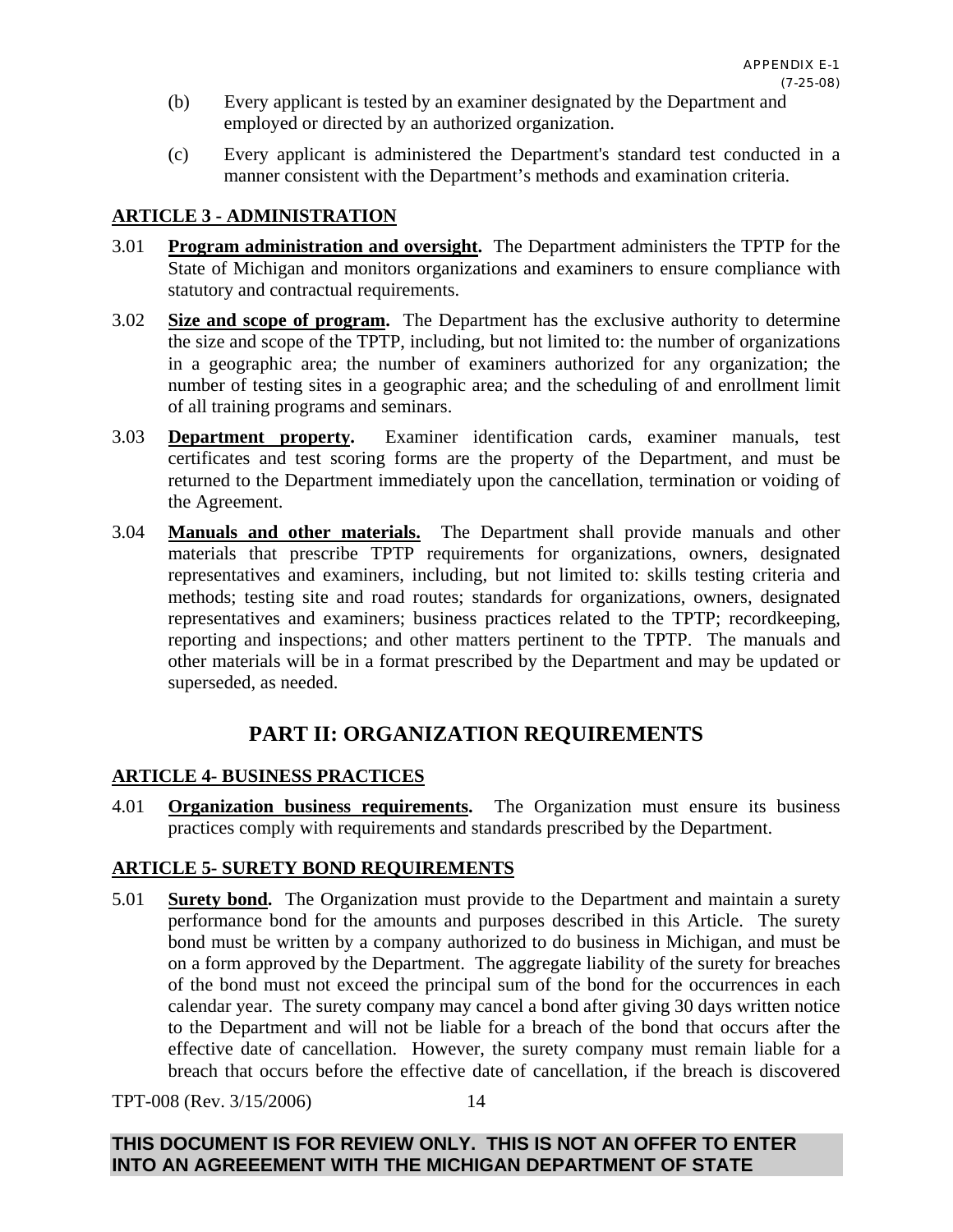within 3 years after the effective date of cancellation. The Organization must replace any canceled surety bond and notify the Department of the replacement.

The Organization must provide a surety performance bond, in the principal sum of \$5,000.00 per examiner. The bond shall provide for reimbursement to the Department for costs associated with the re-testing of any individual who is administered a test not conducted according to the method and criteria prescribed by the Department. The bond shall also provide for a refund to any individual who is not tested according to the method and criteria prescribed by the Department, or does not receive a test after paying a deposit.

#### **ARTICLE 6 - INSURANCE**

- 6.01 **Insurance Code of 1956.** A vehicle used by an applicant to take a test must be insured as prescribed by the Insurance Code of 1956 (1956 PA 218, MCL 500.10 *et seq.*)
- 6.02 **Liability coverage.** The Organization must maintain bodily injury and property damage liability insurance coverage on any vehicle it provides to an applicant. The amount of insurance coverage must be not less than \$1,000,000.00 for bodily injury to, or the death of, 1 or more persons in any 1 accident, and not less than \$100,000.00 for damage to, or destruction of, the property of others in any 1 accident. If a vehicle used by an applicant is owned by an Organization employee, or an individual or business referred by, or associated with, the Organization, it must have the same coverage as if it were an Organization-owned vehicle.
- 6.03 **No exclusions for TPTP.** The insurance coverage on a vehicle provided by the Organization must not exclude from coverage any of the following:
	- (a) A person taking a test administered by the Organization.
	- (b) A person who suffers bodily injury or sustains property damage as a result of a test conducted by the Organization.
	- (c) A person employed by the Organization to conduct testing.
- 6.04 **Business liability coverage.** The Organization must maintain general business liability insurance in the amount of at least \$1,000,000.00.
- 6.05 **Proof of insurance.** The Organization must provide to the Department certificates of insurance verifying insurance coverages required in this Article. All certificates are to be prepared by the insurance provider. All certificates must list the Department as certificate holder and contain a provision indicating the coverages afforded under the policies shall not be cancelled or materially changed without 30 days prior written notice to the Department.

# **PART III: REQUIREMENTS FOR INDIVIDUALS - OWNERS, EXAMINERS AND DESIGNATED REPRESENTATIVES**

#### **ARTICLE 7 - REQUIREMENTS FOR ORGANIZATION OWNERS, EXAMINERS AND DESIGNATED REPRESENTATIVES**

TPT-008 (Rev. 3/15/2006)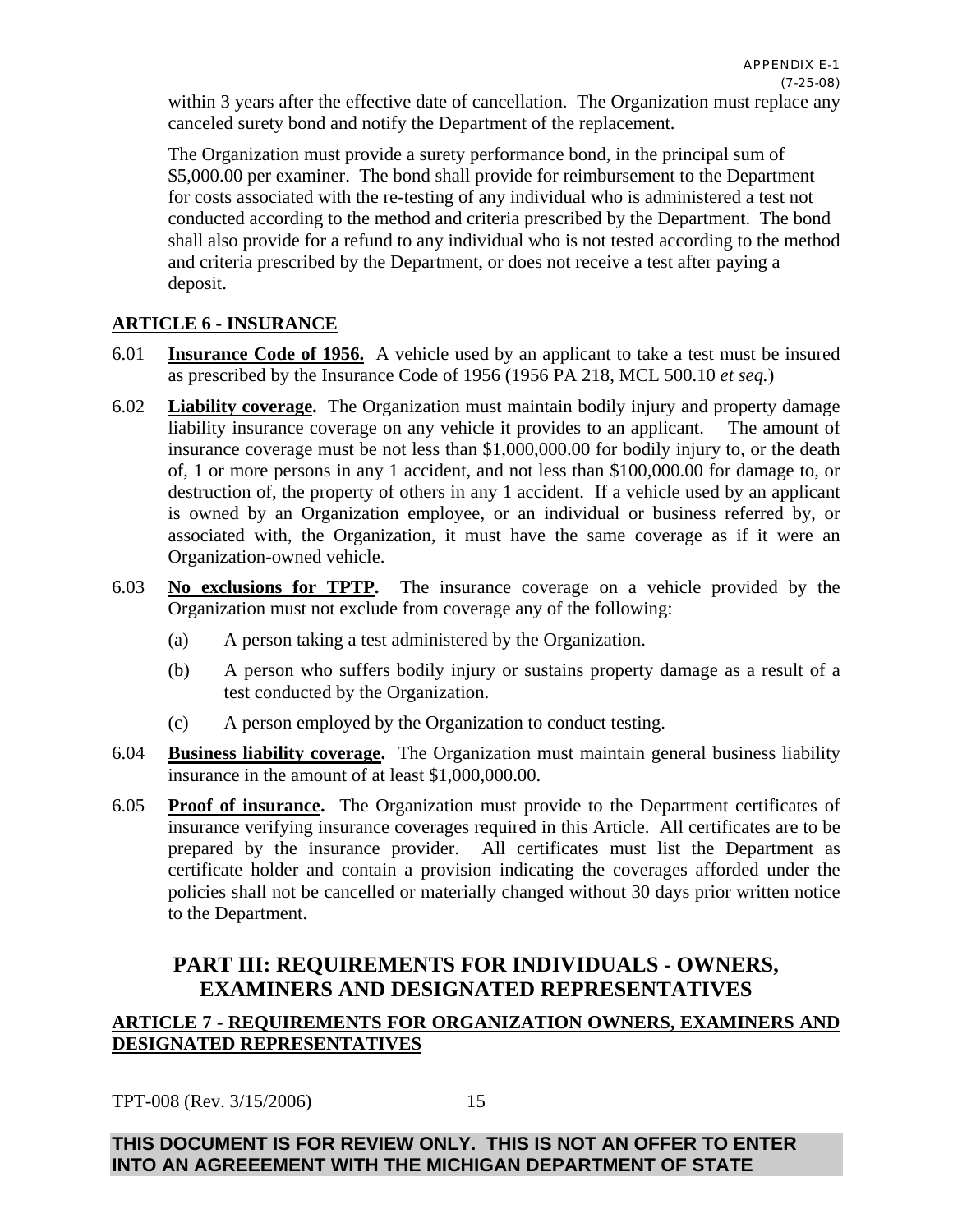- 7.01 **Physician's certification.** Each examiner must provide a satisfactory physician's certification pursuant to medical standards prescribed by the Department.
- 7.02 **Criminal history.** Each owner, designated representative and examiner must meet standards prescribed by the Department. Before approval as a designated representative or examiner, an individual must complete both a state and federal bureau of investigation fingerprint-based criminal history check through the Michigan Department of State Police. That history check must be repeated every 5 years after the initial approval.
- 7.03 **Driving record.** Each owner, designated representative and examiner must be competent to safely operate a motor vehicle, as determined by the Department through a review of driving records. The Department may prescribe driving record standards.

# **PART IV: ADMINISTRATION OF TESTS**

#### **ARTICLE 8 – TEST ADMINISTRATION**

8.01 **Tests.** The Organization must ensure that each test is administered in strict accordance with the Code and the methods and examination criteria prescribed by the Department.

#### **ARTICLE 9 - TESTING SITES AND ROAD COURSE ROUTES**

- 9.01 **Testing site and road course route requirements.** The Organization must obtain Department approval of a testing site and associated road course routes prior to conducting testing at a location. The Department shall prescribe testing site and road course route requirements.
- 9.02 **Testing site closure.** The Department may rescind approval for the organization to conduct testing at a location if the Department determines any of the following apply:
	- (a) The location is no longer needed as a testing site to meet the needs of the TPTP.
	- (b) The organization is not willing or able to offer testing at the location on the days and times stated in the Department's written approval for the site, or at least 1 day per week if the approval does not state days or times.
	- (c) The organization no longer employs an examiner authorized to conduct testing of the type for which the site was approved.
	- (d) The testing site or associated road course routes no longer meet testing site or road course route requirements.

# **PART V: INSPECTIONS, RECORDS AND REPORTS**

#### **ARTICLE 10 – EXAMINATIONS, INSPECTIONS AND AUDITS**

10.01 **State and federal agencies.** The Organization and its examiners are subject to examinations, inspections and audits by the Department and the Federal Motor Carrier Safety Administration or their representatives. Examinations, inspections and audits may be made with or without prior notice to the Organization. The examinations, inspections and audits may be accomplished through any reasonable means.

TPT-008 (Rev. 3/15/2006)

16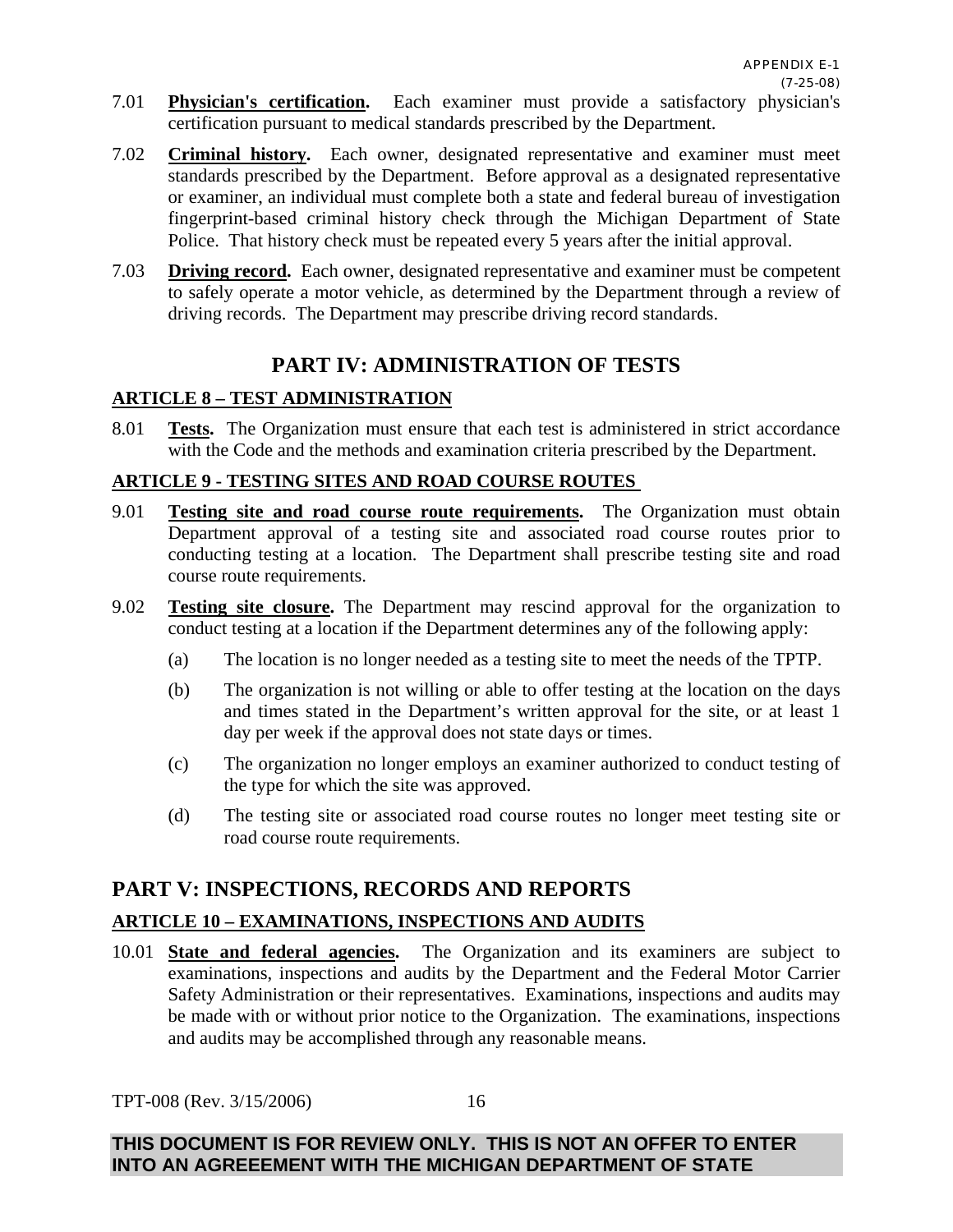- 10.02 **Examiner review.** State employees may take the tests actually administered by the third party as if the State employee were a test applicant. The State may test a sample of drivers who were examined by the third party to compare pass/fail results.
- 10.03 **CDL on-site inspections and examiner reviews**. At least annually, the Department shall conduct an on-site inspection of each third party organization authorized to administer CDL testing. At least annually, State employees shall take the tests actually administered by each third party authorized to administer CDL tests as if the State employee were an applicant. The Department may require the Organization to provide a commercial vehicle for this purpose.

#### **ARTICLE 11 - ORGANIZATION RECORDS**

- 11.01 **Record keeping requirements**. The Organization shall maintain records in accordance with requirements prescribed by the Department.
- 11.02 **Records availability.** The Organization shall maintain required records at its place of business or at another location approved by the Department. The Department may prescribe requirements for the availability of Organization records.
- 11.03 **Reports.** The Organization shall submit reports as required by the Department. The Department may prescribe the format and procedure for the submission of any report or document. That format may be written, electronic or any other format named by the Department.

### **PART VI: REMEDIES FOR BREACH OF AGREEMENT**

#### **ARTICLE 12 - REMEDIES FOR BREACH OF AGREEMENT**

- 12.01 **Termination of Agreement.** If the Department determines that the Organization has failed to comply with any requirement of this Agreement, including acts or omissions of an examiner, designated representative or owner, the Department may immediately terminate this Agreement, or take other action prescribed by this Agreement.
- 12.02 **Notice to Organization.** The Department shall provide written notice of the termination of this Agreement, or other action taken, to the Organization's designated representative.
- 12.03 **Termination events.** The Department may terminate this Agreement or an examiner designation if it determines that any of following events occurred:
	- (a) The Organization or an examiner failed to comply with any provision of this Agreement.
	- (b) The Organization, designated representative, or an examiner falsified any record or information relating to the TPTP.
	- (c) The Organization, designated representative, or an examiner made a false statement or an intentional misrepresentation of any material fact.
	- (d) An owner, designated representative, or examiner committed an act that compromises the integrity of the TPTP.

TPT-008 (Rev. 3/15/2006)

17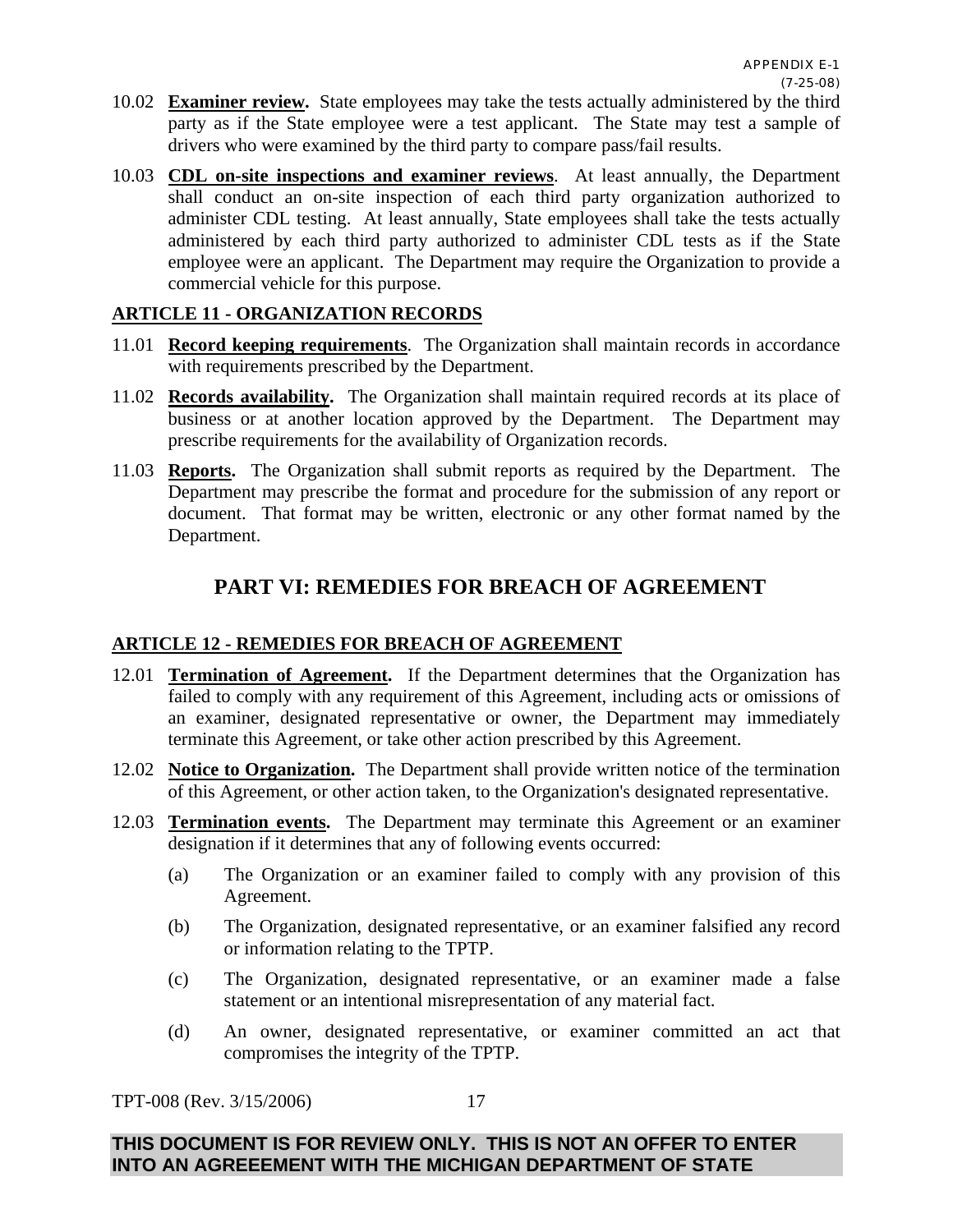- (e) The Organization failed to maintain required insurance or surety bond coverage.
- (f) The Organization ceases offering testing to the public.
- (g) Dissolution of the corporation, limited liability company, or other entity named in the Agreement as the Organization.
- (h) The Organization failed to maintain a place of business in the State of Michigan, as defined by the Department.
- (i) The Organization violated a state, federal or local law, including, but not limited to, zoning ordinances and the Elliott Larsen Civil Rights Act (1976 PA 453, MCL 37.2101 *et seq.*)
- (j) The Organization failed to ensure that its examiners administer each test in strict accordance with the Code and the methods and examination criteria prescribed by the Department.
- (k) The Organization failed to comply with any provision of the Agreement or requirements and standards prescribed by the Department.
- (l) The Organization failed to ensure each examiner complied with medical standards prescribed by the Department.
- (m) The Organization failed to ensure each owner, designated representative and examiner complied with criminal history standards prescribed by the Department.
- (n) The Organization failed to ensure each owner, designated representative and examiner complied with driving record standards prescribed by the Department.
- 12.04 **Unfair labor practices**. Under MCL 423.323, the State of Michigan cannot award a contract or subcontract to an employer whose name appears in the current register, compiled under MCL 423.322, of employers who have failed to correct unfair labor practices. Under MCL 423.324, the State of Michigan may void this Agreement if, subsequent to award, the name of the Organization, or the name of a subcontractor, manufacturer or supplier of the Organization appears in that register.
- 12.05 **Civil rights for disabled persons.** The Persons with Disabilities Civil Rights Act (1976 PA 220, MCL 37.1101 *et seq*.) mandates that the Organization and any of its subcontractors shall not discriminate against any employee or applicant for employment with respect to hire, tenure, terms, conditions, or privileges of employment, or a matter directly or indirectly related to employment, because of a disability that is unrelated to the individual's ability to perform the duties of a particular job or position. The Department may immediately terminate the Agreement if the Organization or any of its subcontractors violates the Persons with Disabilities Civil Rights Act.
- 12.06 **Alternative actions.** After examining all documents, records, statements and information made available to the Department and conferring with an owner or designated representative, the Department may choose to take other action as an alternative to termination of this Agreement.

#### **ARTICLE 13 - EXHAUSTION OF REMEDIES REQUIREMENT**

#### 13.01 **Administrative review.**

TPT-008 (Rev. 3/15/2006)

18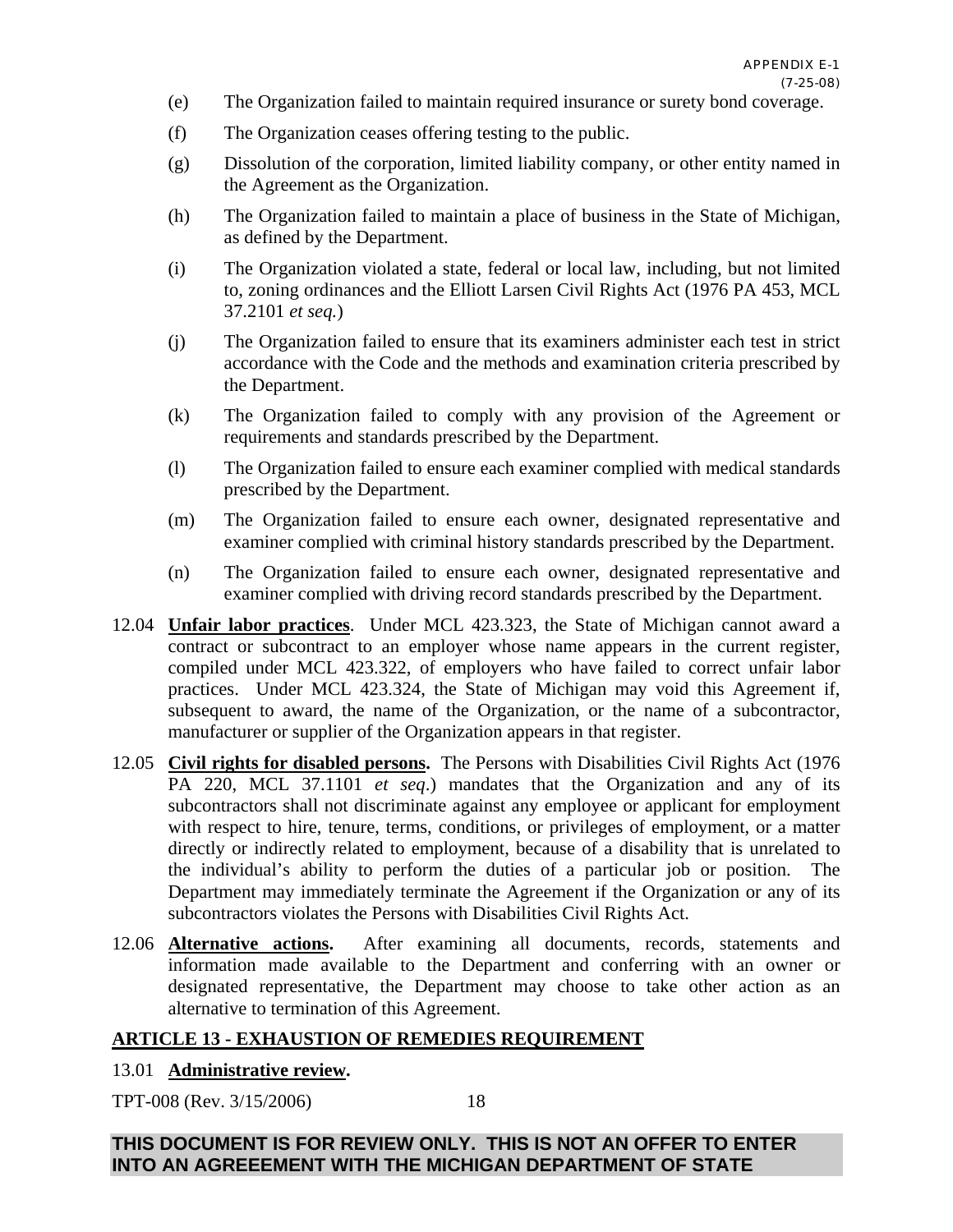- (a) If the Organization believes it is aggrieved by any decision, action or inaction of the Department concerning a matter covered by this Agreement, it must petition the Department for an administrative review before taking any other legal action.
- (b) The petition for an administrative review must be in writing and must include a reasonably detailed description of the basis of the requested review. It must be submitted to "Michigan Department of State, Bureau of Regulatory Services, Lansing, Michigan 48918" within 14 calendar days after the notice to the Organization. If the matter does not involve a notice by the Department, the petition must be submitted within 14 calendar days after the Organization becomes aware of the action or inaction that is the subject of the review.
- (c) The administrative review shall consist of an informal conference.

#### 13.02 **Informal conference.**

- (a) The Department shall schedule an informal conference within 30 calendar days after receiving a petition for administrative review.
- (b) The informal conference shall focus on documents maintained by the Department's Driver Programs Division. The Organization may appear and present documents and arguments, and may be represented by an attorney.
- (c) The Department shall provide the Organization with a written decision regarding the issues considered at the informal conference within 45 calendar days after the date of the conference. However, the Department may extend that time to obtain further information or for another reasonable business purpose.

# **PART VII: COMMUNICATIONS, RELATIONSHIP, AMENDMENTS AND TERM OF AGREEMENT**

#### **ARTICLE 14 - INDEMNIFICATION**

14.01 **Indemnification.** The Organization shall indemnify the State of Michigan, the Department, and all of their officers, employees, and agents for any liability, including but not limited to attorney fees, attributable to any act or failure to act of the Organization or the Organization's owner(s), designated representative, examiner(s), employee(s) or agent(s) under this Agreement.

#### **ARTICLE 15 - NOTIFICATION REQUIREMENTS**

15.01 The Organization must:

- (a) Notify the Department in writing before making any change in the Organization's name, address, designated representative, ownership, testing location, off-road basic control skills course or driving routes. Any proposed change must be approved in writing by the Department before the Organization implements it.
- (b) Notify the Department in writing within 24 hours after any of the following occur.

TPT-008 (Rev. 3/15/2006)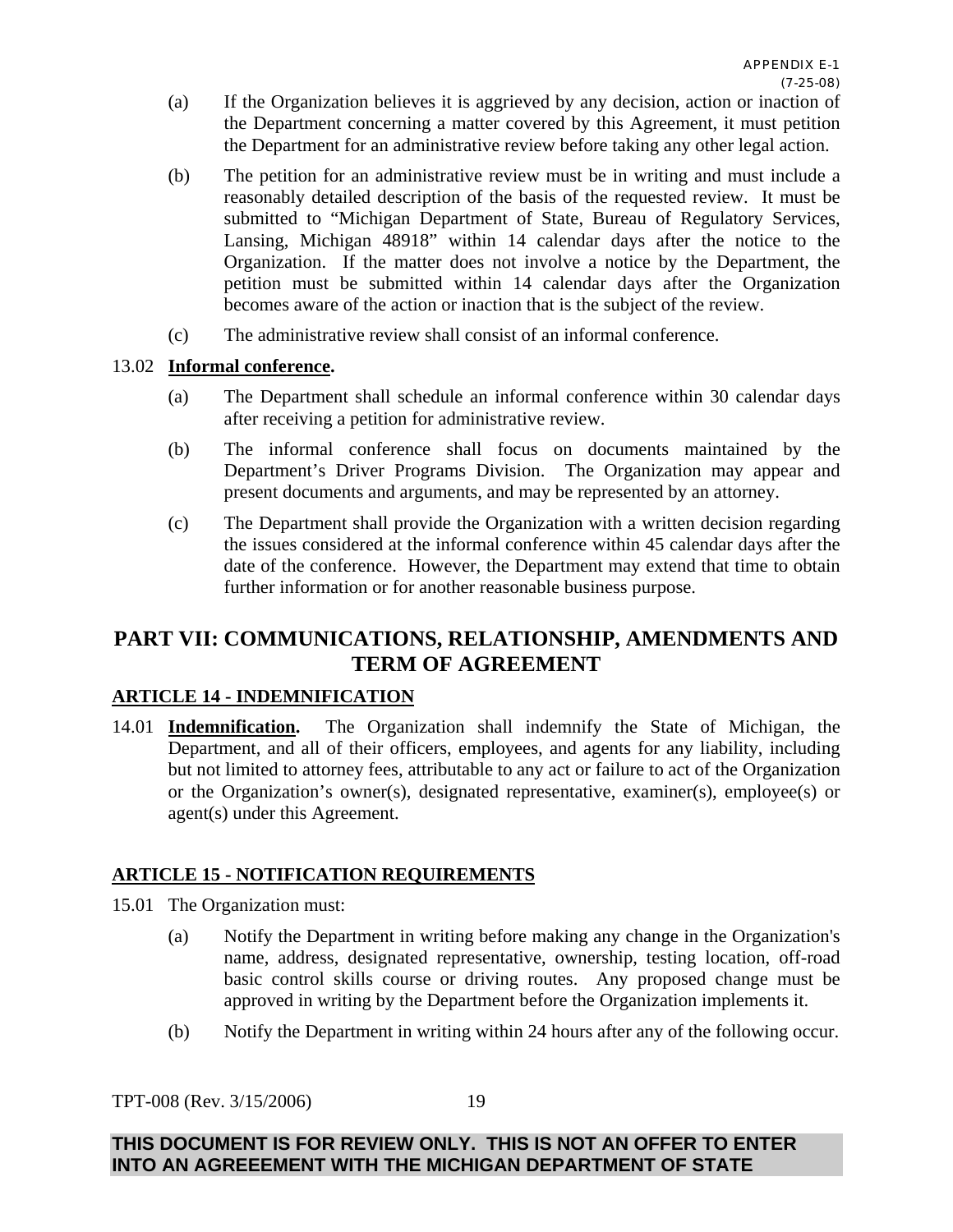- (i) Any change in the employment of any person authorized by the Department to be an examiner or designated representative for the Organization or any change in the availability of testing services offered by the Organization.
- (ii) The Organization ceases third party testing operations in Michigan. The notification must include information required in article 18.03.
- (iii) A change of medical condition, driving record, or criminal record that may disqualify an owner, designated representative or examiner from meeting standards prescribed by the Department.
- (iv) The Organization receives notice of a complaint about test administration.
- (v) An accident that is reportable under the Code occurs during the administration of a test.

#### **ARTICLE 16 - COMMUNICATIONS**

- 16.01 Any notice to the Department required by this Agreement must be in writing and sent by commercial delivery or first class U.S. mail. Unless one party notifies the other in writing of a different mailing address, notices to the Organization and the Department must be sent to the addresses listed below.
	- (a) The giving of notice by mail is complete upon the expiration of 5 days after it is mailed.
	- (b) The following individual is the Organization's designated representative, with full authority to administer its third party testing operations and to give and receive any written notices and communications under this Agreement.

DESIGNATED REPRESENTATIVE NAME

DRIVER'S LICENSE NUMBER

ORGANIZATION MAILING ADDRESS

E-MAIL ADDRESS

PHONE NUMBER

FAX NUMBER

(c) The following individual, or his successor or designee is the Department's representative to receive any written notices and communicatons under this Agreement:

> Kirk Ferris, Director Driver Programs Division Bureau of Regulatory Services Michigan Department of State

TPT-008 (Rev. 3/15/2006)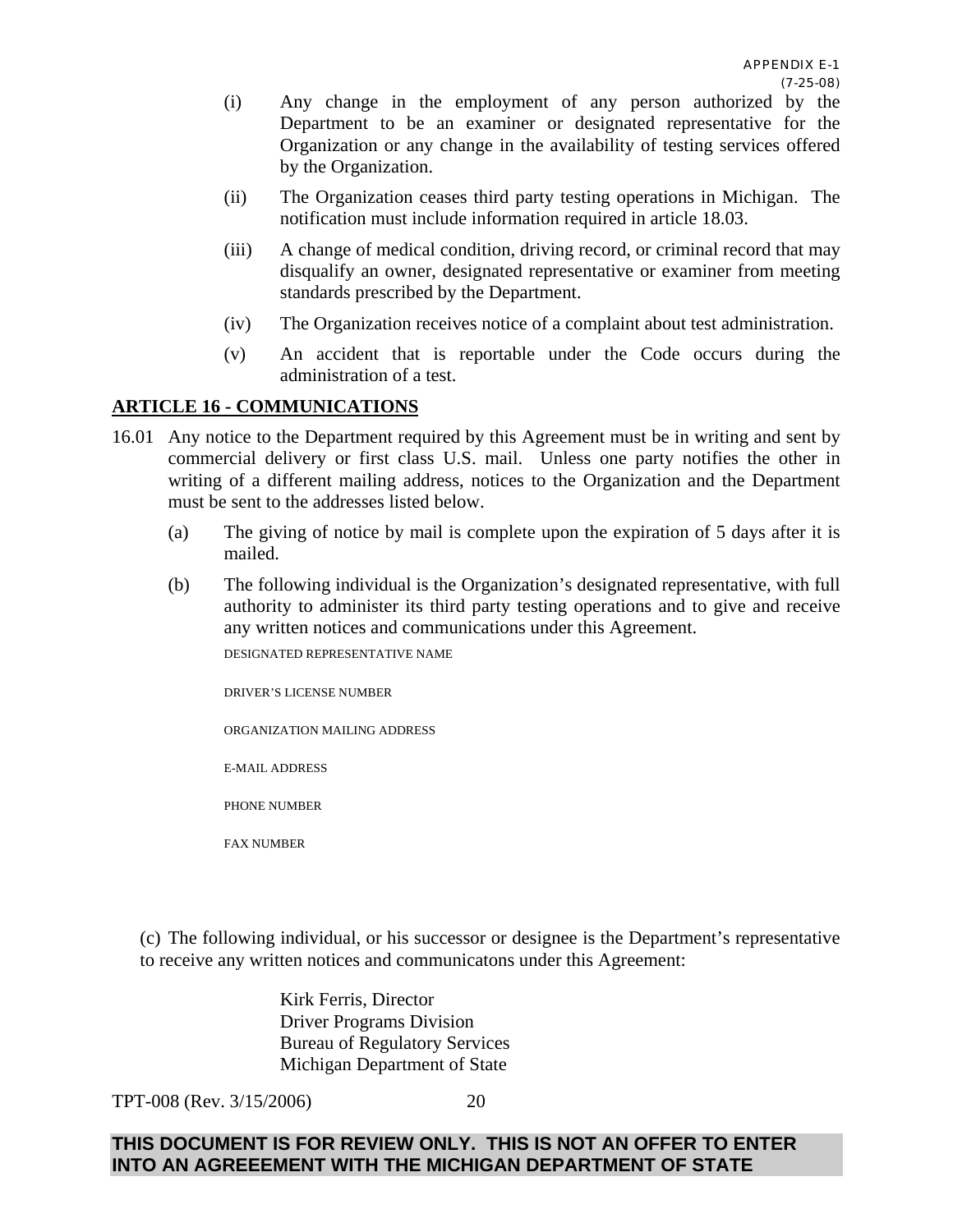Lansing, MI 48918

#### **ARTICLE 17 - RELATIONSHIP OF THE DEPARTMENT AND THE ORGANIZATION**

#### 17.01 **Independent contractor.**

- (a) The Organization is an independent contractor, and is not an employee, agent, or partner of the Department.
- (b) There is no employee-employer, agency or partnership relationship between the Department and the Organization's owner(s), designated representative, examiner(s) or any of its employees. Those persons are not agents, employees, or representatives of the Department or the State of Michigan.
- (c) The Organization is completely responsible for its acts and omissions, and those of its agents, employees, owner(s), designative representative, and examiner(s) under this Agreement.

#### **ARTICLE 18 – EFFECTIVE DATE AND TERM OF AGREEMENT AND NON-ASSIGNABILITY**

- 18.01 This Agreement is effective on the date it is signed by the Department's representative. It replaces any prior Agreement, written or verbal, between the parties. This Agreement shall remain in full force and effect until it is voided, terminated, canceled or amended. The Agreement shall be terminated upon written notice by either party.
- 18.02 This Agreement and the Organization's authority to conduct testing are not assignable by the Organization, either in whole or in part.
- 18.03 Within 10 days after voiding, termination or cancellation of the Agreement, the Organization must:
	- (a) Provide the Department with detailed information about its plan for retention of records.
	- (b) Deliver Department property, including test certificates and examiner identification cards, to the Department.
	- (c) Arrange with the Department for inspection of the Organization's records. The Department may require the Organization to deliver those records to a location designated by the Department for inspection.

#### **ARTICLE 19 - AMENDMENTS AND ENTIRE AGREEMENT**

- 19.01 **Amendments.** The Organization and the Department may amend this Agreement only by a written document signed by both parties. A proper amendment will be incorporated into this Agreement by reference. No verbal representation, interpretation, or No verbal representation, interpretation, or commitment by any officer, agent, representative, or employee of either party, before or after the effective date of this Agreement, will affect or modify any of the provisions in this Agreement.
- 19.02 **Manuals and other materials**. Procedures, requirements and standards prescribed in manuals or other materials provided by the Department supplement this Agreement. Any

TPT-008 (Rev. 3/15/2006)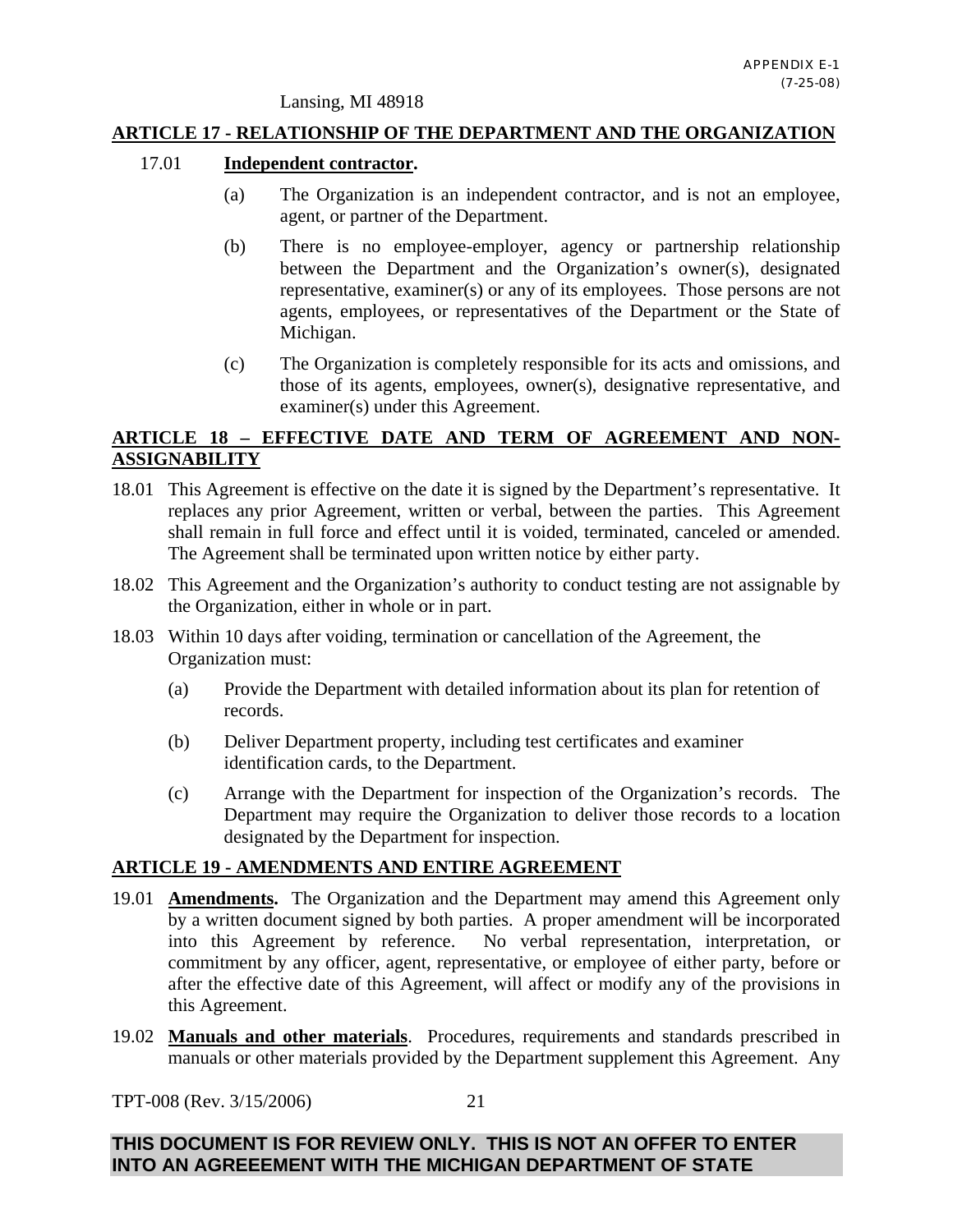violation of those procedures, requirements and standards is a violation of this Agreement.

19.03 **Entire Agreement.** This Agreement contains the entire understanding between the parties concerning the TPTP.

#### **ARTICLE 20 – WAIVERS AND SEVERABILITY**

#### 20.01 **Waivers.**

- (a) A waiver by either party of any provision of this Agreement shall not waive any other provision.
- (b) A waiver of a breach of any provision of this Agreement shall not do either of the following:
	- (i) Waive a further breach of the same provision.
	- (ii) Waive a breach of any other provision.
- 20.02 **Severability.** Each provision of this Agreement must be interpreted in a way that is valid under applicable law. If any provision is held invalid, the rest of the Agreement shall remain in full effect.

#### **ARTICLE 21 - APPLICATION OF LAW**

21.01 **Application of law.** This Agreement shall be governed and interpreted by Michigan law.